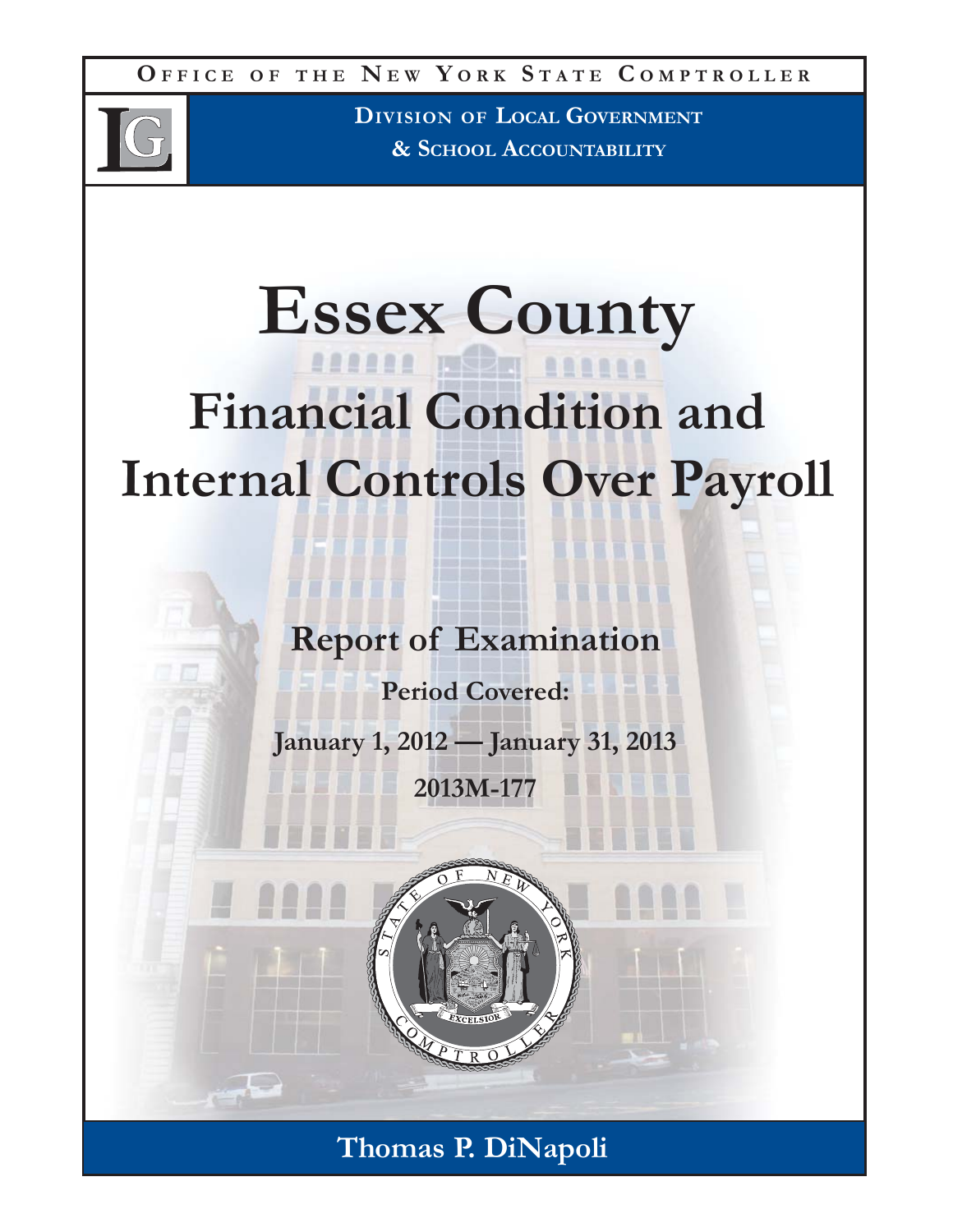# **Table of Contents**

|                            |                                                                                      | Page           |
|----------------------------|--------------------------------------------------------------------------------------|----------------|
| <b>AUTHORITY LETTER</b>    |                                                                                      | $\overline{2}$ |
| <b>EXECUTIVE SUMMARY</b>   |                                                                                      | 3              |
| <b>INTRODUCTION</b>        |                                                                                      | 5              |
|                            | <b>Background</b>                                                                    | 5              |
|                            | Objective                                                                            | 5              |
|                            | Scope and Methodology                                                                | 6              |
|                            | <b>Comments of Local Officials and Corrective Action</b>                             | 6              |
| <b>FINANCIAL CONDITION</b> |                                                                                      | 7              |
|                            | <b>General Fund</b>                                                                  | 8              |
|                            | <b>Enterprise Funds</b>                                                              | 10             |
|                            | <b>Long-Term Planning</b>                                                            | 13             |
|                            | Recommendations                                                                      | 13             |
| <b>PAYROLL</b>             |                                                                                      | 15             |
|                            | <b>Payroll Processing</b>                                                            | 15             |
|                            | <b>Leave Time Accruals</b>                                                           | 18             |
|                            | <b>Computerized Payroll Systems</b>                                                  | 20             |
|                            | <b>Recommendations</b>                                                               | 23             |
| <b>APPENDIX A</b>          |                                                                                      | 25             |
| <b>APPENDIX B</b>          | <b>Response From Local Officials</b><br><b>OSC Comments on the County's Response</b> | 29             |
| <b>APPENDIX C</b>          | <b>Audit Methodology and Standards</b>                                               | 30             |
| <b>APPENDIX D</b>          | How to Obtain Additional Copies of the Report                                        | 33             |
| <b>APPENDIX E</b>          | <b>Local Regional Office Listing</b>                                                 | 34             |
|                            |                                                                                      |                |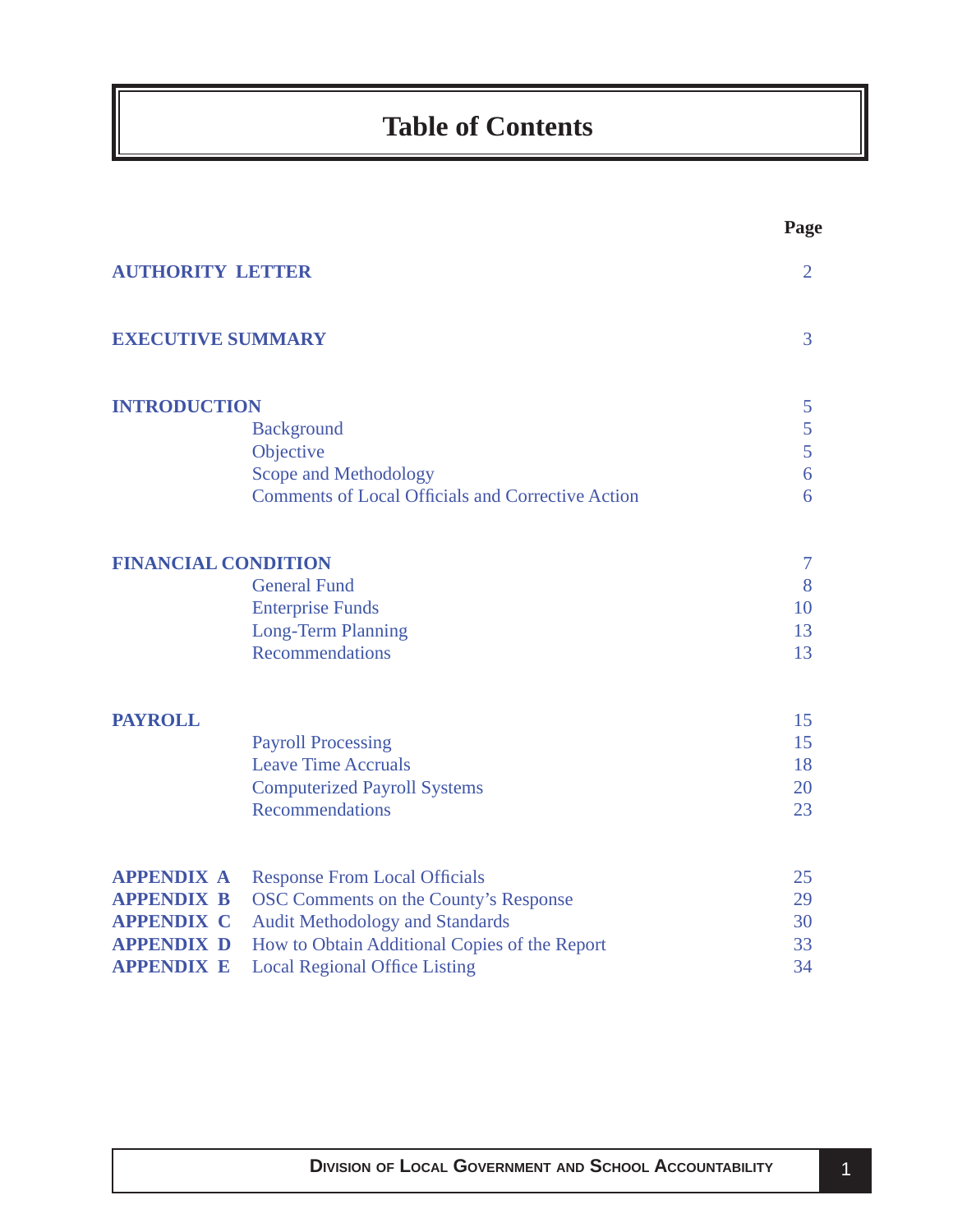#### <span id="page-2-0"></span>**Division of Local Government and School Accountability**

November 2013

Dear County Officials:

A top priority of the Office of the State Comptroller is to help local government officials manage government resources efficiently and effectively and, by so doing, provide accountability for tax dollars spent to support government operations. The Comptroller oversees the fiscal affairs of local governments statewide, as well as compliance with relevant statutes and observance of good business practices. This fiscal oversight is accomplished, in part, through our audits, which identify opportunities for improving operations and Board of Supervisors governance. Audits also can identify strategies to reduce costs and to strengthen controls intended to safeguard local government assets.

Following is a report of our audit of Essex County, entitled Financial Condition and Internal Controls Over Payroll. This audit was conducted pursuant to Article V, Section 1 of the State Constitution and the State Comptroller's authority as set forth in Article 3 of the General Municipal Law.

This audit's results and recommendations are resources for local government officials to use in effectively managing operations and in meeting the expectations of their constituents. If you have questions about this report, please feel free to contact the local regional office for your county, as listed at the end of this report.

Respectfully submitted,

*Offi ce of the State Comptroller Division of Local Government and School Accountability*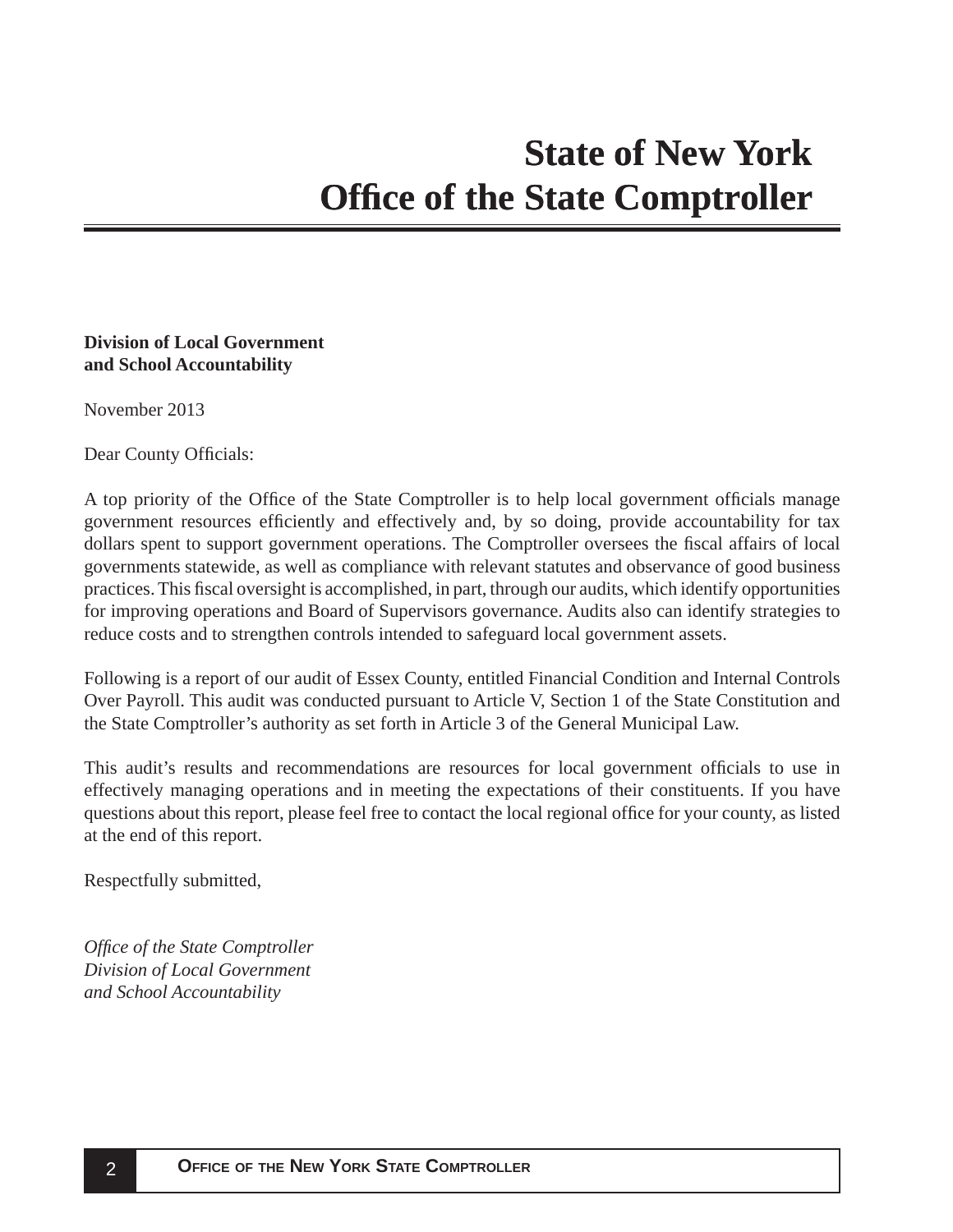<span id="page-3-0"></span>

# **Office of the State Comptroller State of New York EXECUTIVE SUMMARY**

Essex County (County) is governed by a Board of Supervisors (Board) which comprises 18 members, one of whom also serves as the Chairman of the Board (Board Chairman). The Board is responsible for the general oversight of the County's financial affairs and for safeguarding its resources. The Board Chairman is the chief executive officer and the elected County Treasurer is the chief fiscal officer. The Treasurer is responsible for maintaining the County's central accounting system, providing timely and accurate financial reports, processing payroll, and investing idle moneys.

#### **Scope and Objective**

The objective of our audit was to review the financial condition of the County and internal controls over payroll for the period January 1, 2012, to January 31, 2013. We expanded our scope period to begin on January 1, 2010, for our review of the County's financial condition. Our audit addressed the following related questions:

- Does the Board adopt realistic budgets that are structurally balanced and take appropriate actions to maintain the County's fiscal stability?
- Are internal controls over payroll and the maintenance of leave accruals appropriately designed and operating effectively to adequately safeguard County assets?

### **Audit Results**

The County's financial condition has declined over the last three fiscal years. This occurred because the Board adopted budgets for the general fund that were not structurally balanced. Instead, the Board routinely relied on appropriating significant amounts of fund balance to finance operations. In addition, the County's enterprise health fund and enterprise refuse and garbage fund were not self-sufficient and, therefore, required subsidies from the general fund through both interfund transfers and advances.

County officials also did not ensure that interfund advances from the general fund to the enterprise funds were fully repaid by the close of the fiscal year, as required by General Municipal Law. As a result, the general fund realized planned operating deficits, a declining fund balance, and a declining cash balance from 2010 to 2012. The total fund balance in the general fund has decreased by \$12,315,242 during the last three fiscal years, from \$36.4 million at the start of the 2010 fiscal year to \$24 million at the end of the 2012 fiscal year.

During the same time period, unexpended surplus funds fluctuated from one year to another. But, as of the end of 2012, unexpended surplus funds totaled only \$13 million, which represented approximately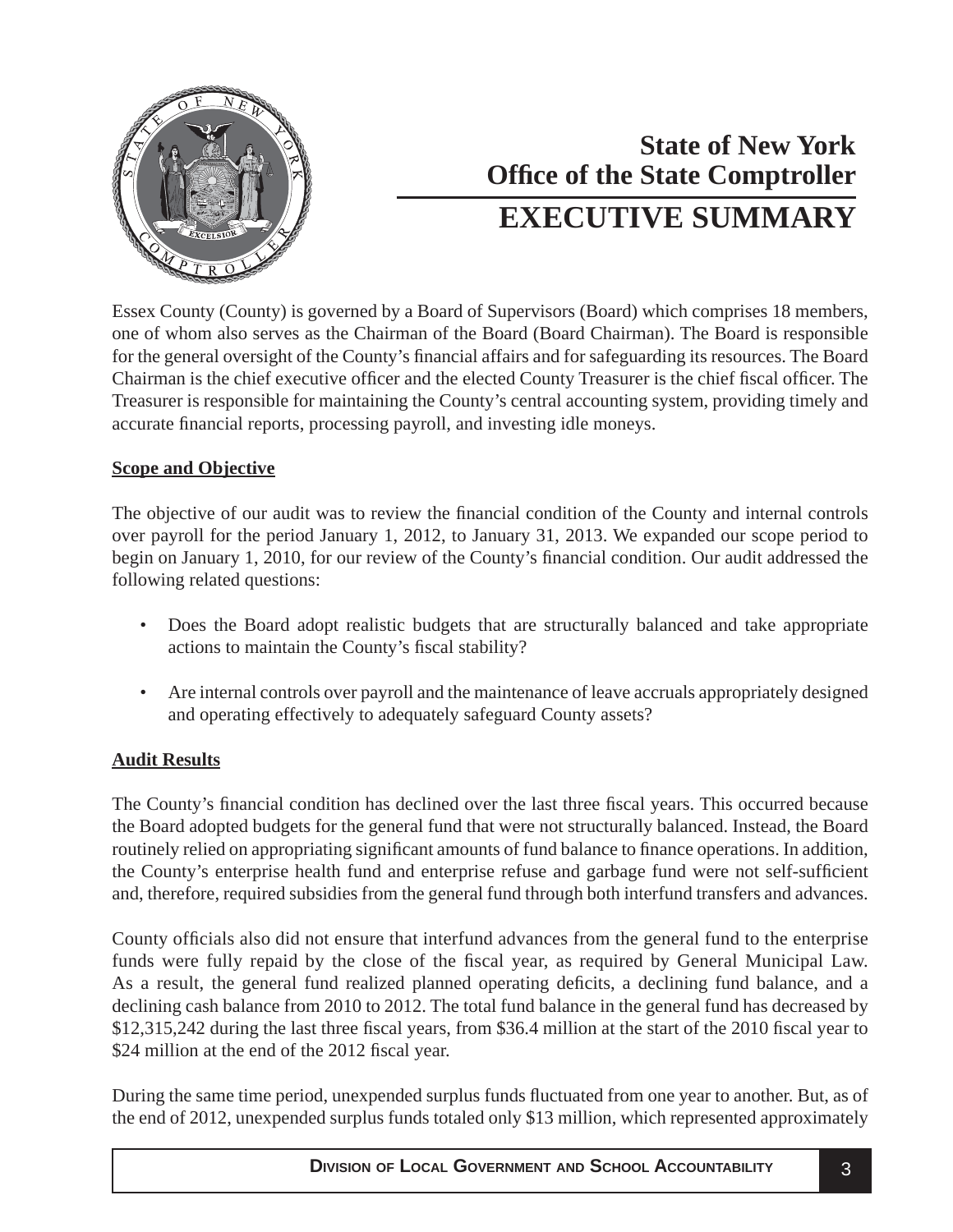17 percent of the 2013 general fund budgeted appropriations of \$77 million. Furthermore, the general fund's cash balance has declined from \$19 million as of December 31, 2010, to only \$9 million as of December 31, 2012, which represented approximately 12 percent of the 2013 general fund budgeted appropriations.

The County's financial condition will likely decline further during 2013 because the Board has adopted budgets for the general fund, enterprise health fund, and enterprise refuse and garbage fund for 2013 using the same budgeting practices that resulted in the County's financial condition decline from 2010 to 2012. Although we do not consider the County to be fiscally stressed at this time, these declining trends will result in fiscal instability if allowed to continue.

Internal controls over payroll were not appropriately designed and operating effectively to adequately safeguard County assets. County officials have not established comprehensive written policies and procedures to provide guidance and internal controls for the preparation and processing of payroll and leave time accruals. Specifically, County officials did not adequately segregate payroll duties and did not establish sufficient compensating controls. As a result, we found that employees were both over and underpaid and that employees' leave accrual records were not properly maintained. In addition, County officials have not properly limited users' access within the computerized payroll systems and have not generated and reviewed change reports from these systems. As a result, there is an increased risk that inappropriate transactions could be initiated and remain undetected and uncorrected in a timely manner.

#### **Comments of Local Officials**

The results of our audit and recommendations have been discussed with County officials and their comments, which appear in Appendix A, have been considered in preparing this report. Except as specified in Appendix A, County officials generally agreed with our recommendations and indicated they planned to take corrective action. Appendix B includes our comment on an issue raised in the County's response letter.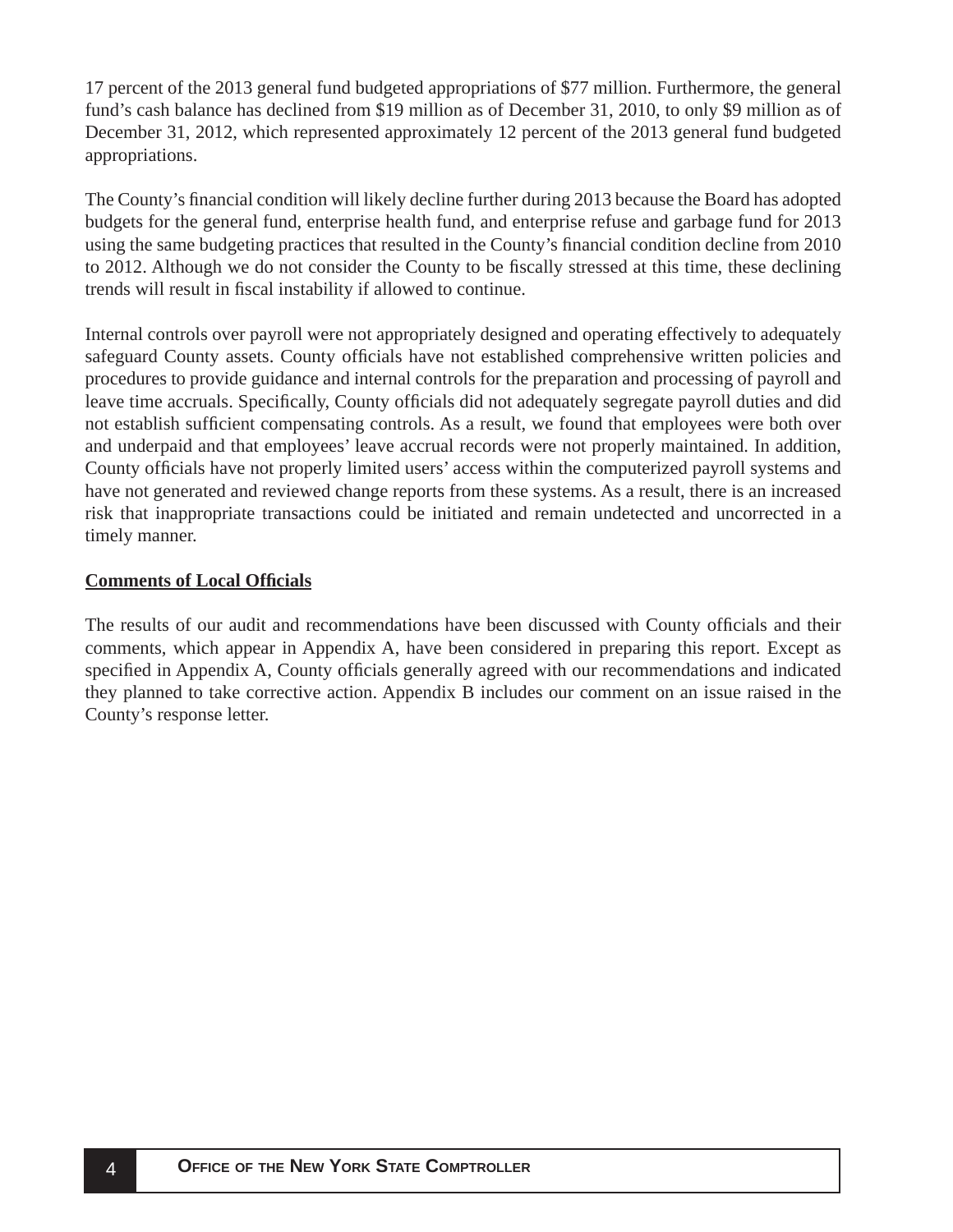# **Introduction**

<span id="page-5-0"></span>**Background**

**Objective**

Essex County (County) is located in northeastern New York State and has a population of approximately 39,000. The County encompasses 18 towns and four villages.<sup>1</sup> The County is governed by a Board of Supervisors (Board) which comprises 18 members, one of whom also serves as the Chairman of the Board (Board Chairman). The Board is responsible for the general oversight of the County's financial affairs and for safeguarding its resources. The Board Chairman is the County's chief executive officer, and the elected County Treasurer (Treasurer) is the chief fiscal officer. The Treasurer is responsible for maintaining the County's central accounting system, providing timely and accurate financial reports, processing payroll, and investing idle moneys.

The County's budgeted appropriations for the 2013 fiscal year are approximately  $$107.1$  million,<sup>2</sup> which are funded primarily with revenues from real property taxes, sales tax, and State and Federal aid. The County employs approximately 625 full and part-time employees who are assigned to various departments that provide services including general government support, road maintenance and snow removal, economic assistance, public safety services through the Sheriff's Department and County Jail, and various public health services including the Horace Nye Nursing Home (nursing home), a New York State-licensed, 100-bed skilled nursing facility owned and operated by the County. For 2013, the County budgeted approximately \$25.1 million for personal service costs and \$16.7 million for employee benefits, such as health insurance.

The objective of our audit was to review the financial condition of the County and internal controls over payroll. Our audit addressed the following related questions:

- Does the Board adopt realistic budgets that are structurally balanced and take appropriate actions to maintain the County's fiscal stability?
- Are internal controls over payroll and the maintenance of leave accruals appropriately designed and operating effectively to adequately safeguard County assets?

<sup>1</sup> Only a portion of the Village of Keeseville and the Village of Saranac Lake are in the County.

<sup>&</sup>lt;sup>2</sup> The budgeted appropriations include \$76,932,975 for the general fund, \$10,992,669 for the enterprise health fund, and \$1,241,247 for the enterprise refuse and garbage fund.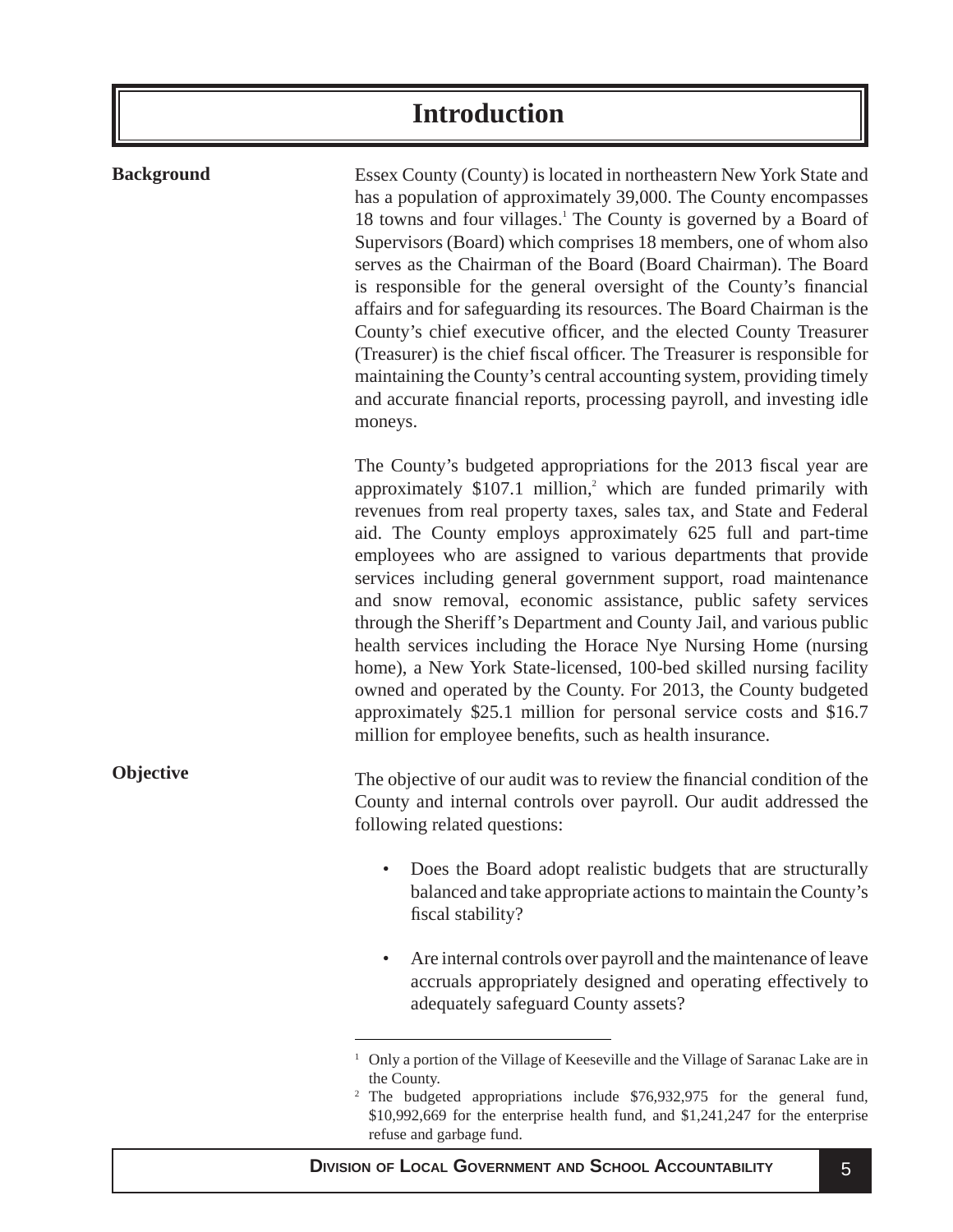## <span id="page-6-0"></span>**Scope and Methodology**

We reviewed the County's financial condition and internal controls over payroll for the period January 1, 2012, to January 31, 2013. We expanded our scope period to begin on January 1, 2010, for our review of the County's financial condition.

We conducted our audit in accordance with generally accepted government auditing standards (GAGAS). More information on such standards and the methodology used in performing this audit is included in Appendix C of this report.

The results of our audit and recommendations have been discussed with County officials and their comments, which appear in Appendix A, have been considered in preparing this report. Except as specified in Appendix A, County officials generally agreed with our recommendations and indicated they planned to take corrective action. Appendix B includes our comment on an issue raised in the County's response letter.

The Board has the responsibility to initiate corrective action. A written corrective action plan (CAP) that addresses the findings and recommendations in this report should be prepared and forwarded to our office within 90 days, pursuant to Section 35 of the General Municipal Law. For more information on preparing and filing your CAP, please refer to our brochure, *Responding to an OSC Audit Report*, which you received with the draft audit report. We encourage the Board to make this plan available for public review in the Clerk of the Board's office.

**Comments of Local Offi cials and Corrective Action**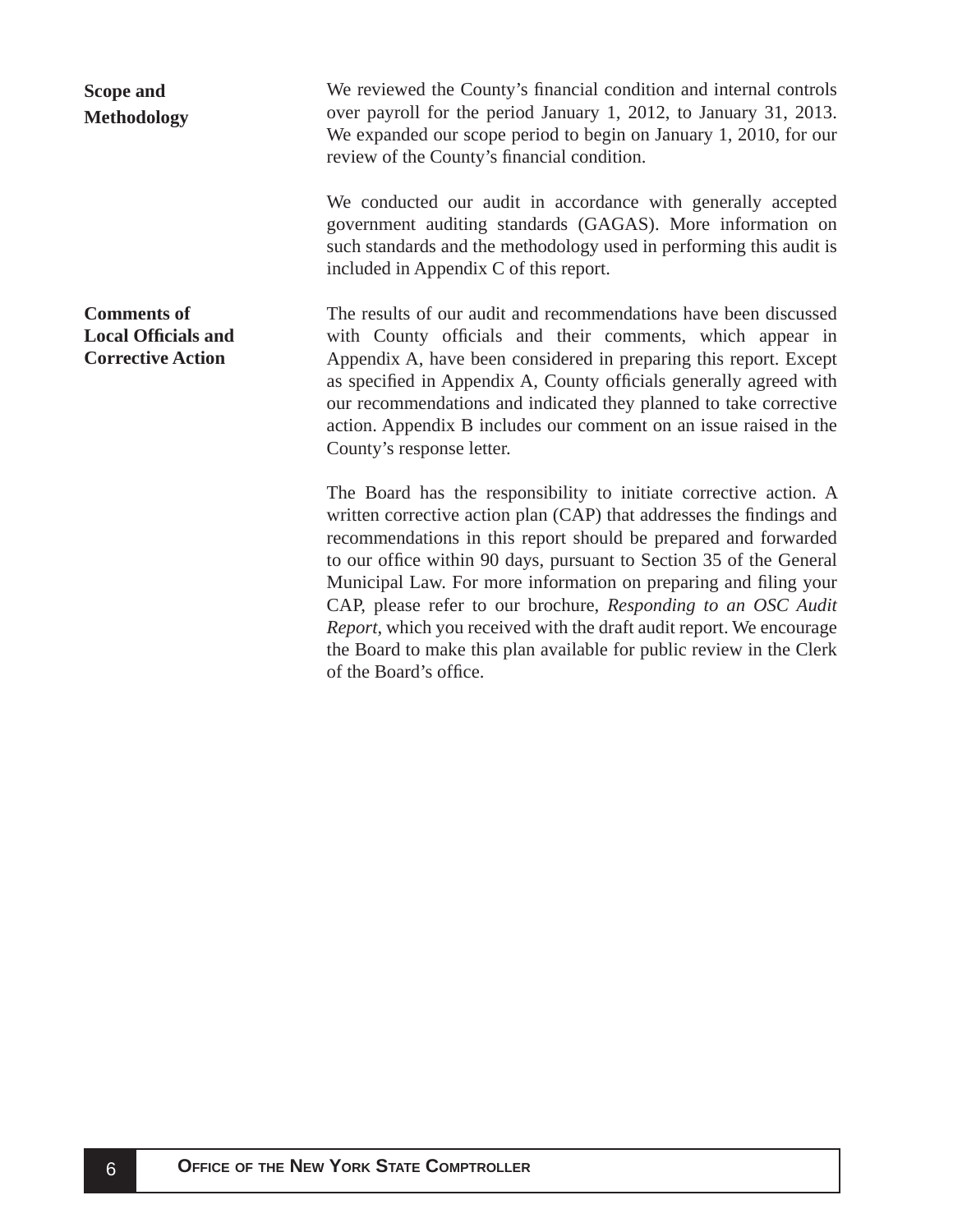# <span id="page-7-0"></span>**Financial Condition**

The Board is responsible for the financial planning and management necessary to maintain the County's fiscal health. As such, an essential component of the Board's duties and responsibilities is to make sound financial decisions that are in the best interests of the County and the taxpayers that fund its operations. This responsibility requires Board members to balance the level of services desired and expected from County residents with the ability and willingness of the residents to pay for such services. To maintain good fiscal health, it is imperative that the Board adopt structurally balanced budgets that provide recurring revenues to finance recurring expenditures, identify and adjust to long-term changes, and plan for service and capital needs beyond the current year by developing and adopting comprehensive, multiyear financial and capital plans.

The Board adopted budgets for the general fund that were not structurally balanced, but instead the Board routinely relied on appropriating significant amounts of fund balance to finance operations. In addition, the County's enterprise health fund and enterprise refuse and garbage fund were not self-sufficient and, therefore, required subsidies from the general fund through both interfund transfers and advances. County officials also did not ensure that interfund advances from the general fund to the enterprise funds were fully repaid by the close of the fiscal year, as required by General Municipal Law (GML). As a result, the general fund realized planned operating deficits, a declining fund balance, $3$  and a declining cash balance from 2010 to 2012. The County's financial condition will likely decline further during 2013, because the Board has adopted budgets for the general fund, enterprise health fund, and enterprise refuse and garbage fund for 2013 using the same budgeting practices that resulted in the County's financial condition decline from 2010 to 2012. Although we do not consider the County to be fiscally stressed at this time, these declining trends will result in fiscal instability if allowed to continue.

<sup>&</sup>lt;sup>3</sup> The Governmental Accounting Standards Board (GASB) issued Statement 54, which replaces the fund balance classifications of reserved and unreserved with new classifications: nonspendable, restricted, and unrestricted (comprising committed, assigned, and unassigned funds). The requirements of Statement 54 are effective for fiscal years ending June 30, 2011, and beyond. To ease comparability between fiscal years ending before and after the implementation of Statement 54, we will use the term "unexpended surplus funds" to refer to that portion of fund balance that was classified as unreserved, unappropriated (prior to Statement 54), and is now classified as unrestricted, less any amounts appropriated for the ensuing year's budget (after Statement 54).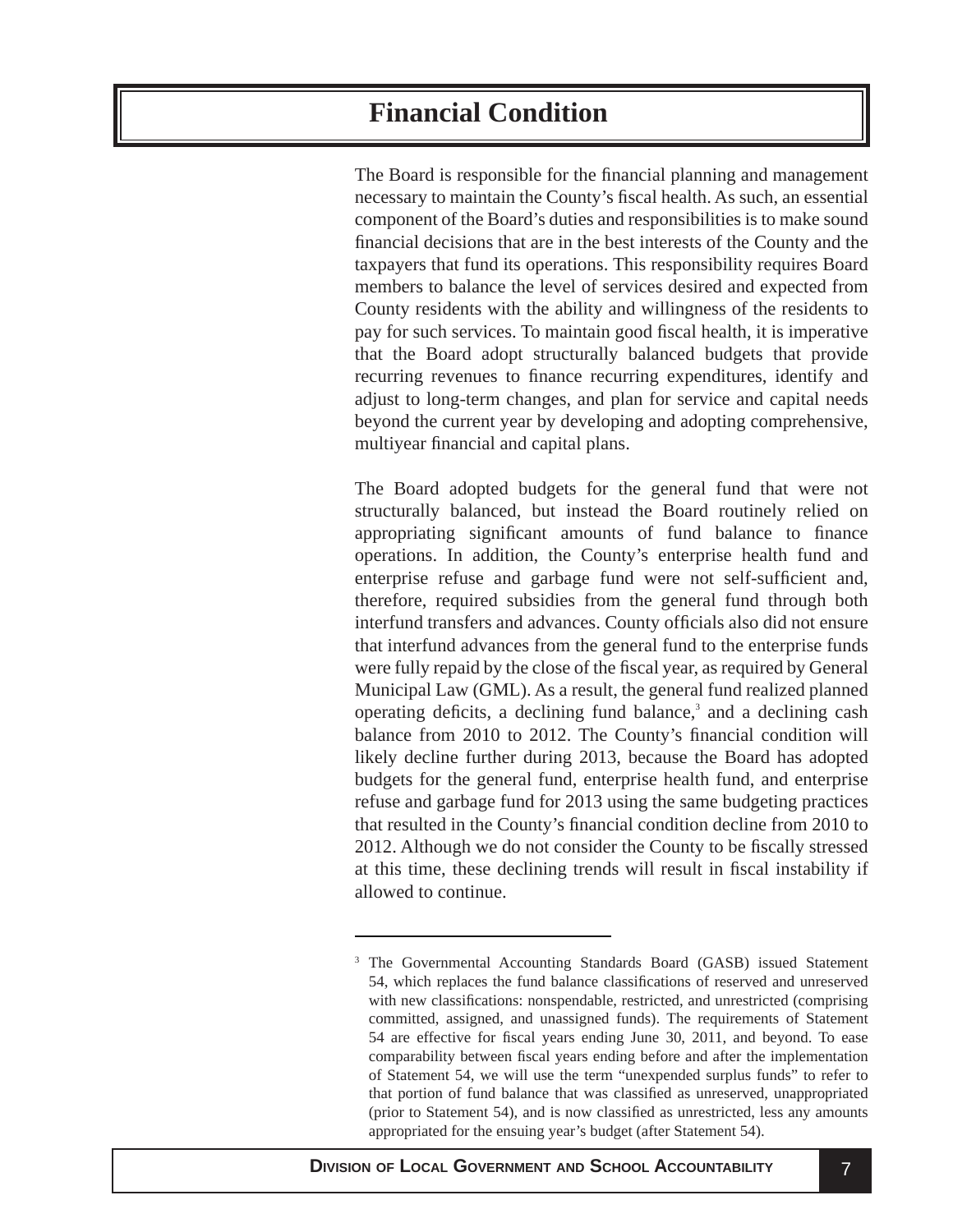#### <span id="page-8-0"></span>**General Fund**

The prudent use of surplus fund balance as a funding source to reduce the level of real property taxes needed to finance operations is a basic component of local government budgeting. However, it is not a sound practice for County officials to consistently rely on the availability of surplus fund balance as a recurring revenue source to finance recurring expenditures. When fund balance is continually relied on to finance recurring expenditures, it is eventually depleted below a reasonable level. In such a case, the County would not have any financial cushion if unforeseen expenses arise.

The total fund balance in the County's general fund has decreased by  $$12,315,242$  during the last three fiscal years, from  $$36,353,305$ at the start of the 2010 fiscal year to \$24,038,063 at the end of the 2012 fiscal year. This is primarily a result of the Board appropriating unexpended surplus funds as a financing source to support operations over each of the last three fiscal years. Table 1 illustrates the County's general fund balance trends during the last three fiscal years.

| <b>Table 1: General Fund - Fund Balance</b>                                             |                 |                            |                            |
|-----------------------------------------------------------------------------------------|-----------------|----------------------------|----------------------------|
|                                                                                         | 2010            | 2011                       | 2012                       |
| <b>Beginning Fund Balance</b>                                                           | \$36,353,305    | $$31,284,133$ <sup>a</sup> | $$27,122,321$ <sup>a</sup> |
| <b>Operating Surplus/(Deficit)</b>                                                      | $(\$5,067,350)$ | $(\$4,235,720)$            | $(\$3,084,258)$            |
| <b>Ending Fund Balance</b>                                                              | \$31,285,955    | \$27,048,413               | \$24,038,063               |
| <b>Less: Restricted Fund</b><br><b>Balance</b>                                          | \$8,649,714     | \$4,722,186                | \$3,817,755                |
| Less: Appropriated<br><b>Unexpended Surplus</b>                                         | \$6,062,390     | \$4,000,000                | \$6,850,000                |
| <b>Unexpended Surplus Funds</b>                                                         | \$16,573,851    | \$18,326,227               | \$13,370,308               |
| a Difference between the beginning and prior year anding fund belanges are due to prior |                 |                            |                            |

a Differences between the beginning and prior year ending fund balances are due to prior year adjustments.

> From 2010 to 2012, the Board adopted realistic general fund budgets with no significant variances in totals for budgeted and actual revenues and expenditures. However, the Board has budgeted for planned operating deficits<sup>4</sup> in each of these three fiscal years by appropriating fund balance<sup>5</sup> to help finance the 2010 to 2012 budgets. Therefore, even though adopted budgets have been realistic in the estimation of the cost of operations, the Board's use of fund balance as a financing source for operations has resulted in planned deficits and a decline in total fund balance in the general fund.

<sup>&</sup>lt;sup>4</sup> A planned operating deficit occurs when the Board intentionally adopts a budget in which estimated revenues are less than appropriations, with the difference to be funded with appropriated fund balance.

<sup>&</sup>lt;sup>5</sup> The Board appropriated fund balance as a financing source in its budgets of \$6,188,817 for 2010, \$6,062,390 for 2011, and \$4,000,000 for 2012, for a combined total of \$16,251,207.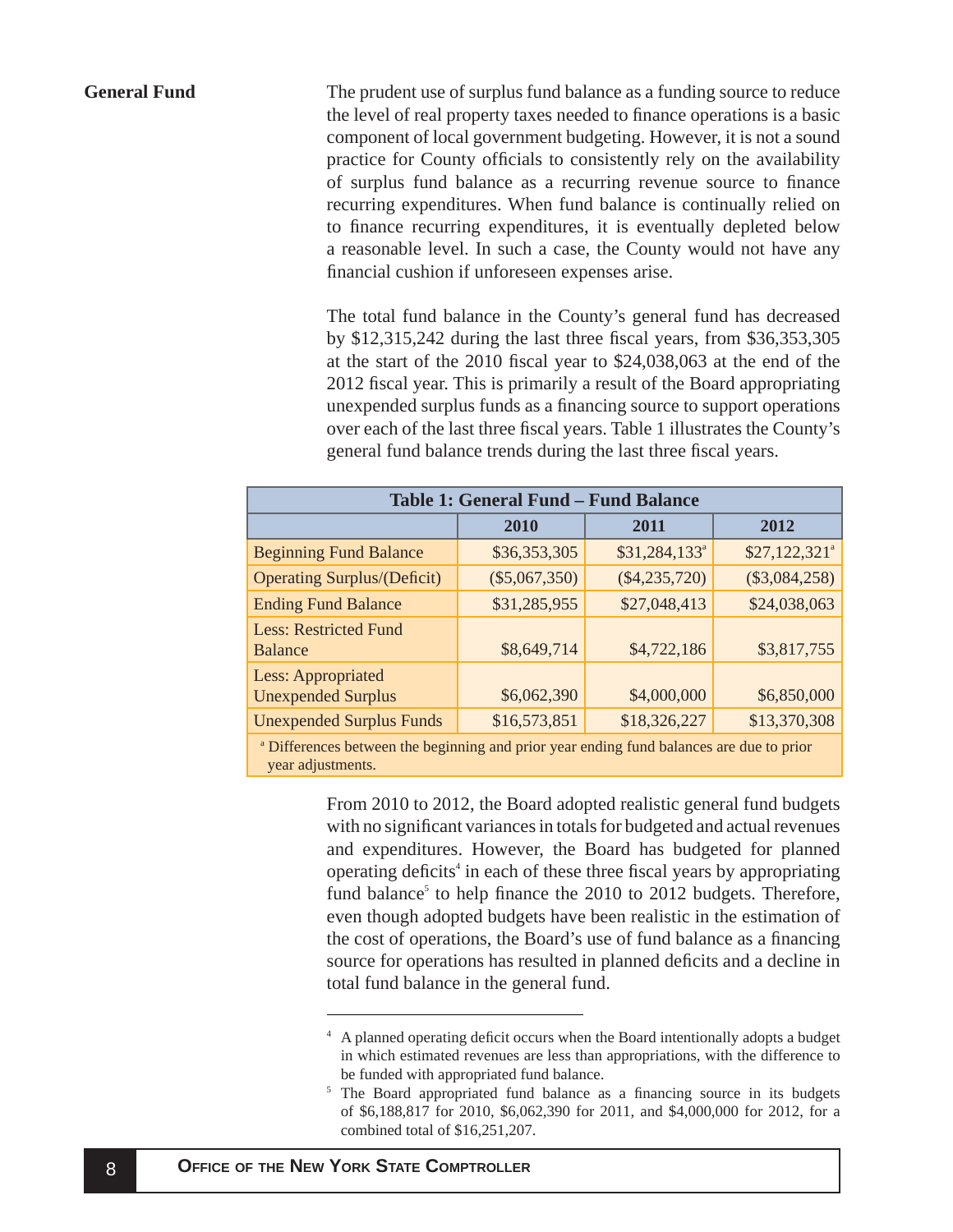During the same time period, unexpended surplus funds fluctuated from one year to another. But, as of the end of 2012, unexpended surplus funds totaled only \$13,370,308, which represented approximately 17 percent of the 2013 general fund budgeted appropriations of \$76,932,975. In addition, the general fund's cash balance declined from \$19,214,577 as of December 31, 2010, to only \$9,340,980 as of December 31, 2012,<sup>6</sup> which represented approximately 12 percent of the 2013 general fund's budgeted appropriations.

We reviewed the County's 2013 general fund budget to verify that budget estimates were reasonable based on historical data and that the budget was structurally balanced. We found that the budgeted revenues and appropriations were reasonable. However, the budget was not structurally balanced, because the Board again appropriated unexpended surplus funds totaling  $$6,850,000$  as a financing source to support operations.

The County Manager's tentative budgets for 2009 to 2013 all contained a section stressing to the Board that the continued reliance on appropriation of fund balance as a financing source in the annual budgets is not sustainable and will eventually result in the depletion of the County's fund balance. However, the Board Chairman and Chair of the Finance Committee told us that the Board's budgeting practices have been prudent by returning fund balance to taxpayers that the County had accumulated through conservative budgeting in prior fiscal years and by limiting real property tax increases to reasonable amounts.<sup>7</sup> While the use of surplus fund balance as a funding source to reduce fund balance to a reasonable level is prudent, continued reliance on fund balance to finance recurring expenditures will result in future budgets that have funding gaps that will require significant property tax increases or reductions in services.

While the general fund is not currently in fiscal stress, the over reliance on fund balance as a financing source for funding recurring expenditures results in budgets that are not structurally balanced and creates an environment that could result in the unhealthy depletion of the County's fund balance and undesired constraints on the County's financial flexibility in future years. Because County officials continue to use significant amounts of fund balance as a means to finance recurring expenditures, this will likely cause the general fund's financial condition to decline further during 2013.

<sup>6</sup> Another factor contributing to the decline of the general fund's cash balance is that the general fund advanced a significant amount of cash to the County's capital projects fund from 2010 to 2012. As of December 31, 2012, the capital projects fund still owed \$7,279,012 to the general fund.

<sup>7</sup> The County's year-to-year percentage change in its tax levy was 2.34 percent for 2010, 8.62 percent for 2011, 10.54 percent for 2012, and 1.13 percent for 2013.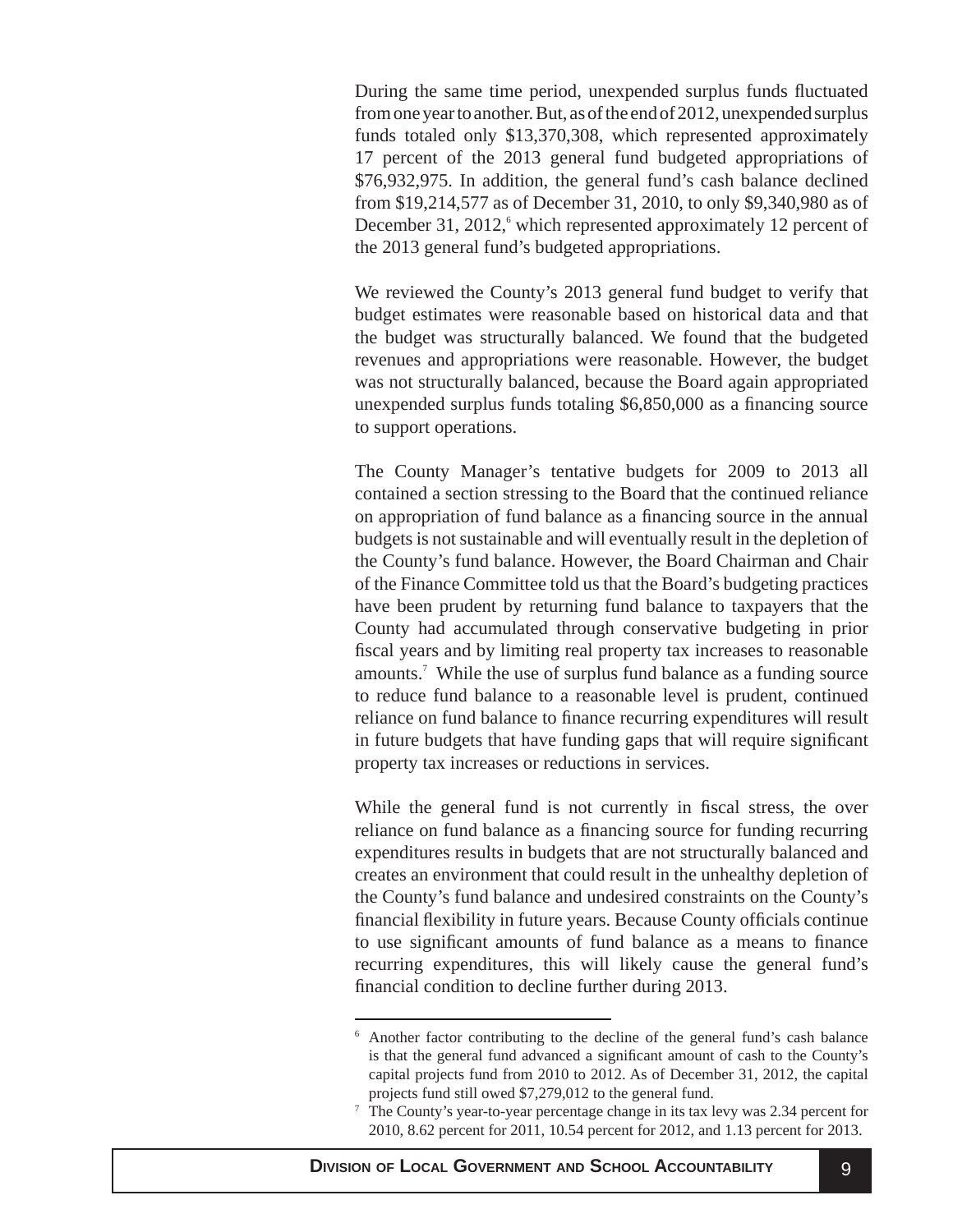<span id="page-10-0"></span>The County created and uses enterprise funds to account for operations that are financed and operated in a manner similar to private business where the intent of the County is that the cost (i.e., expenses, including depreciation) of providing services to the general public on a continuing basis be financed and recovered primarily through user charges. Operating revenues and expenses generally result from providing services in connection with ongoing operations. If the enterprise funds are not self-sufficient, they must rely on the general fund to maintain their fiscal stability. **Enterprise Funds**

> GML allows the County to temporarily advance moneys held in one fund to another fund. However, the County must maintain suitable records of the amounts advanced, and the County Manager must authorize the advances before they are made. Interfund advances are intended to address short-term cash flow needs of operating funds and/or enterprise funds and are, in effect, short-term borrowing arrangements between the operating funds and/or enterprise funds. Repayment of the borrowed cash must be made as soon as moneys are available, but no later than the close of the fiscal year in which the advance was made.

> Enterprise Health Fund – The County accounts for all activity related to its nursing home in the enterprise health fund, which is intended to be self-sufficient. However, the enterprise health fund experienced operating losses during the 2010 to 2012 fiscal years because operating revenues were substantially below the level required to finance operating expenditures (Table 2).

| <b>Table 2: Enterprise Health Fund Operating Revenues and Expenses</b> |                 |                            |                 |
|------------------------------------------------------------------------|-----------------|----------------------------|-----------------|
|                                                                        | 2010            | 2011                       | 2012            |
| <b>Operating Revenues</b>                                              | \$5,915,140     | $$10,266,319$ <sup>a</sup> | \$8,044,121     |
| Operating Expenses <sup>b</sup>                                        | \$11,468,543    | \$12,592,246               | \$12,917,701    |
| <b>Operating Income/(Loss)</b>                                         | $(\$5,553,403)$ | $(\$2,325,927)$            | $(\$4,873,580)$ |
|                                                                        |                 |                            |                 |

a Operating revenues increased significantly during 2011 because the County received \$2,569,489 in retroactive rate adjustment revenues based on a review of Medicaid rates.

<sup>b</sup> The operating expenses include future other post employee benefit (OPEB) costs of \$1,408,030 for 2010, \$1,525,773 for 2011, and \$2,010,645 for 2012.

> County officials stated that Medicaid reimbursement rates for eligible services have not kept pace with the expenditures necessary to operate the nursing home, resulting in the enterprise health fund not being self-sufficient. As a result, the County's general fund has had to subsidize a significant portion of the enterprise health fund's operations through interfund transfers, which consisted of \$1,735,651 during 2010, \$407,548 during 2011, and \$1,952,993 during 2012, for a combined total of \$4,096,192. In addition, the general fund subsidized the enterprise health fund by making interfund advances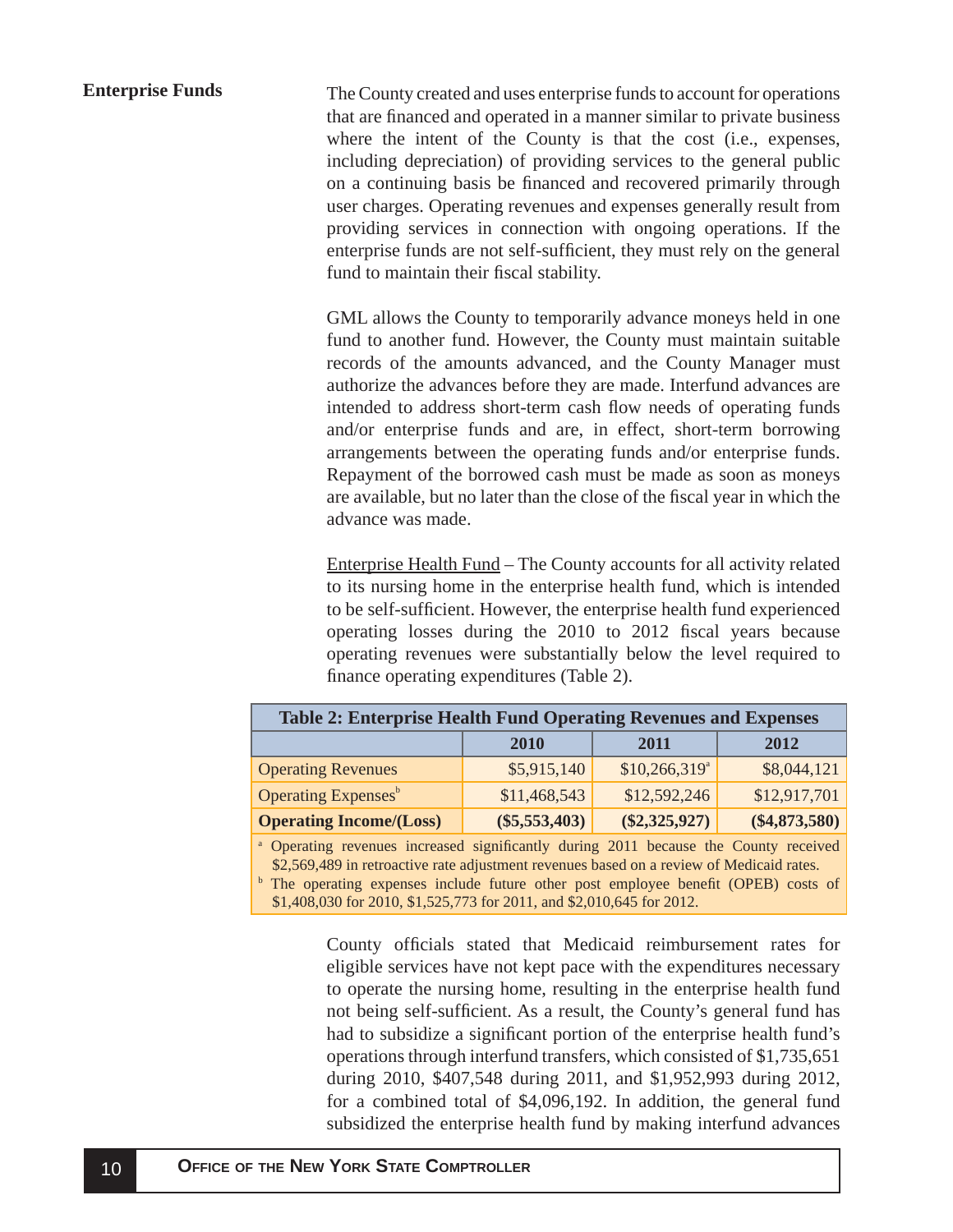to the fund for cash-flow purposes, so that the fund could pay its operating expenses. However, none of the interfund advances were approved by the County Manager, and the enterprise health fund did not have enough cash on hand to repay these balances by the close of the fiscal year, as required by GML (Table 3).

| <b>Table 3: Interfund Advance Year-End Balances</b>                                                                                                                                                                             |                                                      |                           |             |
|---------------------------------------------------------------------------------------------------------------------------------------------------------------------------------------------------------------------------------|------------------------------------------------------|---------------------------|-------------|
|                                                                                                                                                                                                                                 | <b>General Fund</b><br><b>Enterprise Health Fund</b> |                           |             |
| Date                                                                                                                                                                                                                            | Cash on Hand                                         | Due To                    | Due From    |
| 12/31/10                                                                                                                                                                                                                        | \$331,827                                            | \$4,884,879               | \$4,884,879 |
| 12/31/11                                                                                                                                                                                                                        | \$133,762                                            | $$1,193,953$ <sup>a</sup> | \$1,193,953 |
| 12/31/12                                                                                                                                                                                                                        | \$211,069                                            | \$1,728,996               | \$1,728,996 |
| <sup>a</sup> The interfund advance balance decreased significantly from 2010 to 2011<br>because the County received a Federal subsidy of \$3,503,460 during 2011,<br>which was used to repay the advance from the general fund. |                                                      |                           |             |

We reviewed the County's 2013 enterprise health fund budget and determined that it contains estimated revenues of \$2,264,940 for interfund transfers from the general fund. As a result, the enterprise health fund will likely not be self-sufficient again during 2013 and will require subsidies from the general fund. This fund's continued reliance on the general fund to cover operating expenses has contributed to the general fund's declining financial condition.

County officials stated that they were aware of the financial decline of the enterprise health fund and the inability of the fund to be selfsufficient. As a result, the County currently has a pending sale of the nursing home to a private company for \$4,050,000 and anticipates that the sale will be finalized by the end of 2013. Although this sale will help the County's financial condition in the short-term, the County will still have long-term nursing home expenses related to annual medical and prescription drug insurance benefit expenditures for the nursing home's former retirees and their spouses and covered dependents, which will have to be funded by the general fund. County officials projected that these expenditures would total approximately \$4.5 million during the three-year period of 2014 to 2016.

Enterprise Refuse and Garbage Fund – The County's enterprise refuse and garbage fund (refuse fund) accounts for all activity related to the County's solid waste management program, including the operations of the County's landfill, which opened in August of 1992 and stopped accepting waste in 1998. The County contracts with a third-party that collects solid waste at transfer stations located at towns throughout the County and transports the solid waste to landfills outside the County. The County's current contract with the third-party requires the County to pay a semi-monthly maintenance fee of \$21,250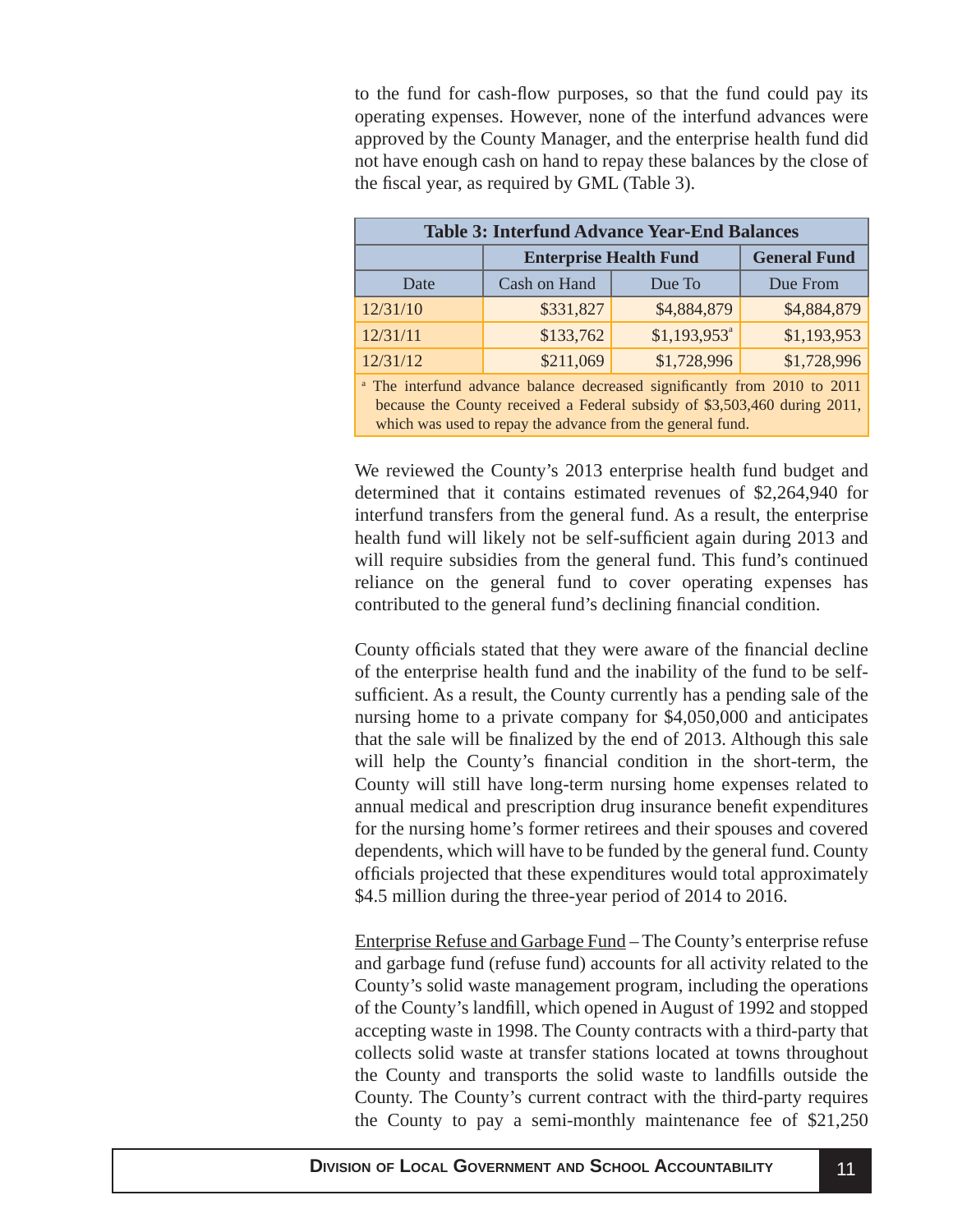(\$510,000 annually) and \$50.25 per ton for tipping fees. The County then charges the towns a tipping fee of \$55.25 per ton.

Although the refuse fund is intended to be self-sufficient, it experienced operating losses during the 2010 to 2012 fiscal years because operating revenues were substantially below the level required to finance operating expenditures (Table 4).

| Table 4: Enterprise Refuse and Garbage Fund Operating Revenues and Expenses |               |               |               |
|-----------------------------------------------------------------------------|---------------|---------------|---------------|
|                                                                             | 2010          | 2011          | 2012          |
| <b>Operating Revenues</b>                                                   | \$828,539     | \$860,117     | \$820,827     |
| <b>Operating Expenses</b>                                                   | \$1,145,417   | \$1,243,562   | \$1,187,674   |
| <b>Operating Income/(Loss)</b>                                              | $(\$316,878)$ | $(\$383,445)$ | $(\$366,847)$ |

We determined that the tipping fees that the County charges to the towns are not sufficient to operate the County's solid waste management program. In fact, the County has not increased the tipping fees in more than 10 years. As a result, the refuse fund is not self-sufficient, and the general fund has had to subsidize a significant portion of the refuse fund's operations through interfund transfers, which consisted of \$348,057 during 2010, \$358,137 during 2011, and \$347,504 during 2012, for a combined total of \$1,053,698. In addition, the general fund subsidized the refuse fund by making interfund advances to the fund for cash-flow purposes, so that the refuse fund could pay its operating expenses. However, none of these interfund advances were approved by the County Manager, and the refuse fund did not have enough cash on hand to repay these balances by the close of the fiscal year, as required by GML (Table 5).

| <b>Table 5: Interfund Advance Year-End Balances</b> |                                                                  |             |             |
|-----------------------------------------------------|------------------------------------------------------------------|-------------|-------------|
|                                                     | <b>Enterprise Refuse and Garbage Fund</b><br><b>General Fund</b> |             |             |
| Date                                                | Cash on Hand                                                     | Due To      | Due From    |
| 12/31/10                                            | \$115,501                                                        | \$2,010,094 | \$2,010,094 |
| 12/31/11                                            | \$130,952                                                        | \$1,968,688 | \$1,968,688 |
| 12/31/12                                            | \$144,691                                                        | \$2,021,327 | \$2,021,327 |

We reviewed the County's 2013 refuse fund budget and determined that it contains estimated revenues of \$347,247 for interfund transfers from the general fund, and the County has not increased the town's tipping fees for 2013. As a result, the refuse fund will likely not be self-sufficient again during 2013 and will require subsidies from the general fund. The refuse fund's continued reliance on the general fund to cover operating expenses has contributed to the general fund's declining financial condition.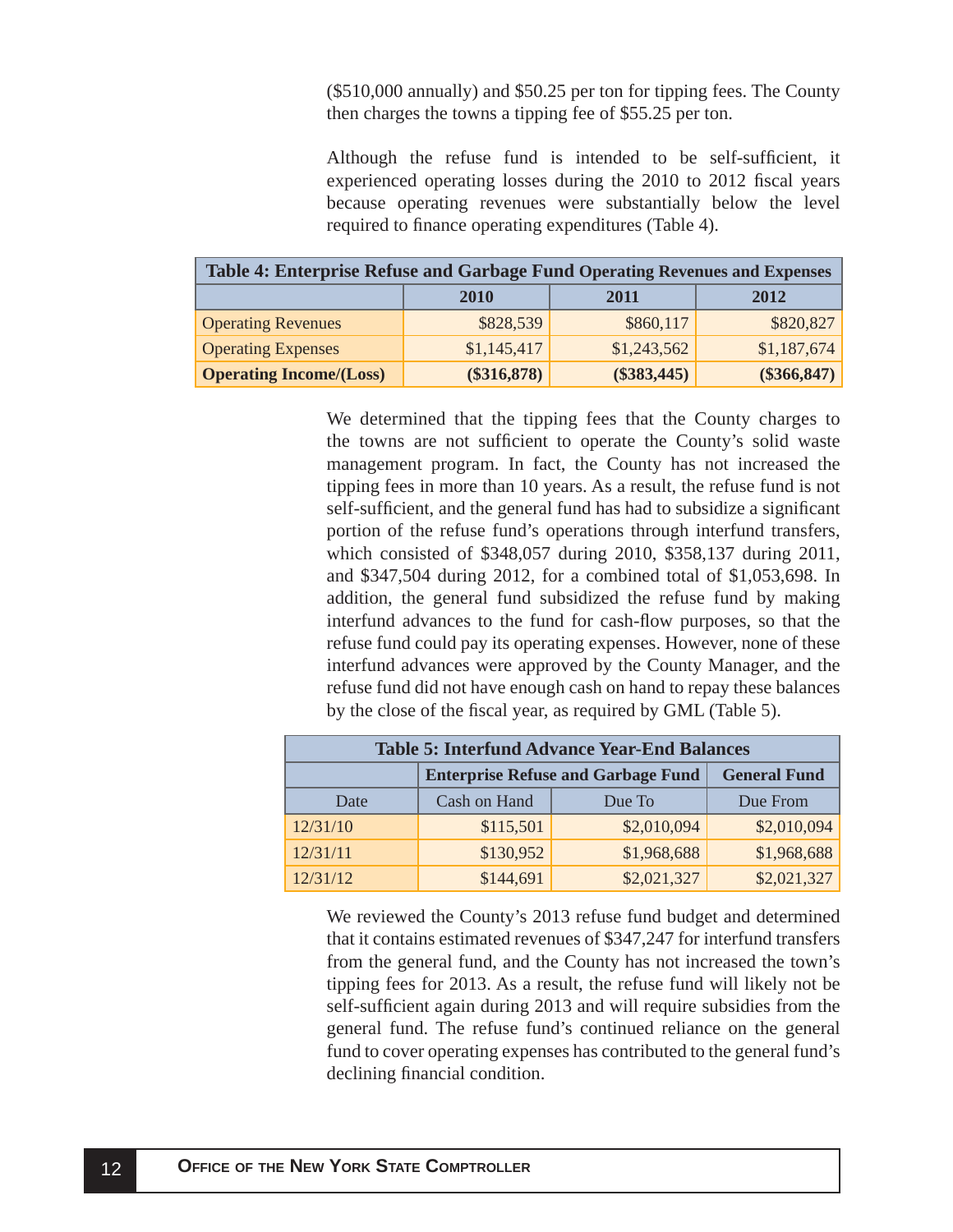<span id="page-13-0"></span>

| <b>Long-Term Planning</b> | An important oversight responsibility of the Board is to plan for the<br>future by setting adequate long-term priorities and goals. Effective<br>multiyear plans project operating and capital needs and financing<br>sources over a three- to five-year period. Planning on a multiyear<br>basis allows County officials to identify developing revenue and<br>expenditure trends and set long-term priorities and goals. Any long-<br>term financial plans should be monitored and updated on an ongoing<br>basis to ensure that decisions are guided by the most accurate<br>information available.                                                                                                                                                                                                                                                  |
|---------------------------|---------------------------------------------------------------------------------------------------------------------------------------------------------------------------------------------------------------------------------------------------------------------------------------------------------------------------------------------------------------------------------------------------------------------------------------------------------------------------------------------------------------------------------------------------------------------------------------------------------------------------------------------------------------------------------------------------------------------------------------------------------------------------------------------------------------------------------------------------------|
|                           | The Board did not develop and adopt comprehensive, multiyear<br>financial and capital plans. However, the County Manager provided<br>us with a multiyear financial plan, covering the 2011 to 2015 fiscal<br>years, that he had prepared and provided to the Board during the<br>preparation of the County's 2013 budget. The plan was prepared<br>to provide a document to the Board indicating the amount of real<br>property taxes that the County Manager felt the County would need to<br>raise during the 2013 to 2015 fiscal years in order to have a balanced<br>budget for 2015, which would not require any appropriation of fund<br>balance as a financing source. However, the County Manager told us<br>that the multiyear financial plan was no longer realistic because the<br>Board-adopted 2013 budget did not coincide with the plan. |
|                           | The development and adoption of multiyear plans would be a useful<br>tool for the Board to identify recurring sources of revenue sufficient<br>to finance anticipated recurring expenditures to maintain a reasonable<br>level of unexpended surplus funds at year end. The Board's failure                                                                                                                                                                                                                                                                                                                                                                                                                                                                                                                                                             |

level of unexpended surplus funds at year end. The Board's failure to develop such plans may lead to an unhealthy depletion of the County's fund balance and could place undesired constraints on the County's financial flexibility in future years.

- 1. The Board should adopt budgets for the general fund that are structurally balanced and rely on sources of recurring revenues that are sufficient to finance operations. **Recommendations**
	- 2. The County Manager should authorize all interfund advances, and the Board should develop a plan to ensure that all outstanding interfund advances from the general fund are repaid.
	- 3. The Board should establish tipping fee rates that provide a level of funding that is sufficient to adequately finance the County's solid waste management program costs.
	- 4. The Board should develop and adopt comprehensive, multiyear financial and capital plans that provide a framework for preparing future budgets and managing the financing of future capital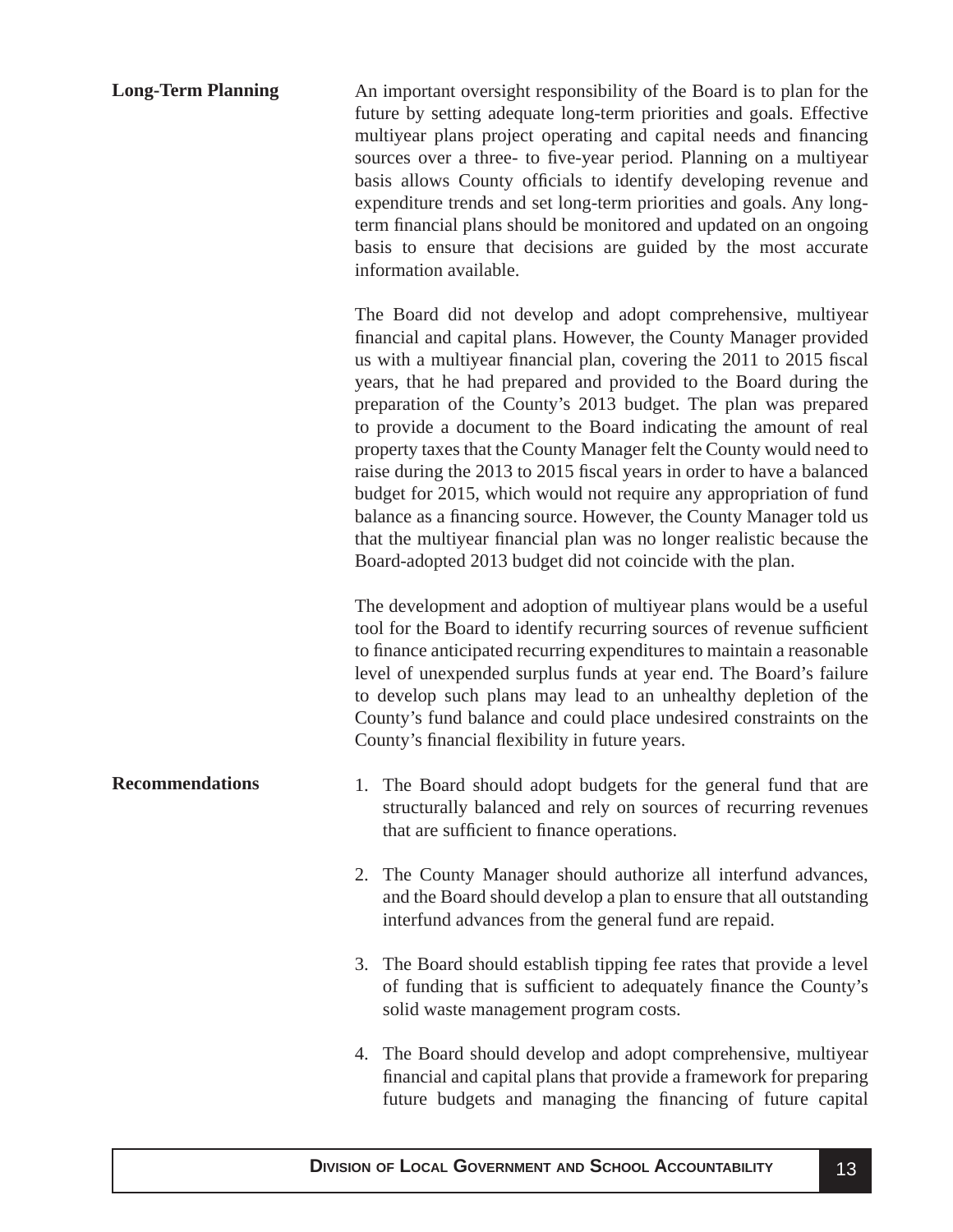needs. The Board and County officials should frequently monitor and update these plans to ensure that they are based on the most accurate and up-to-date financial information.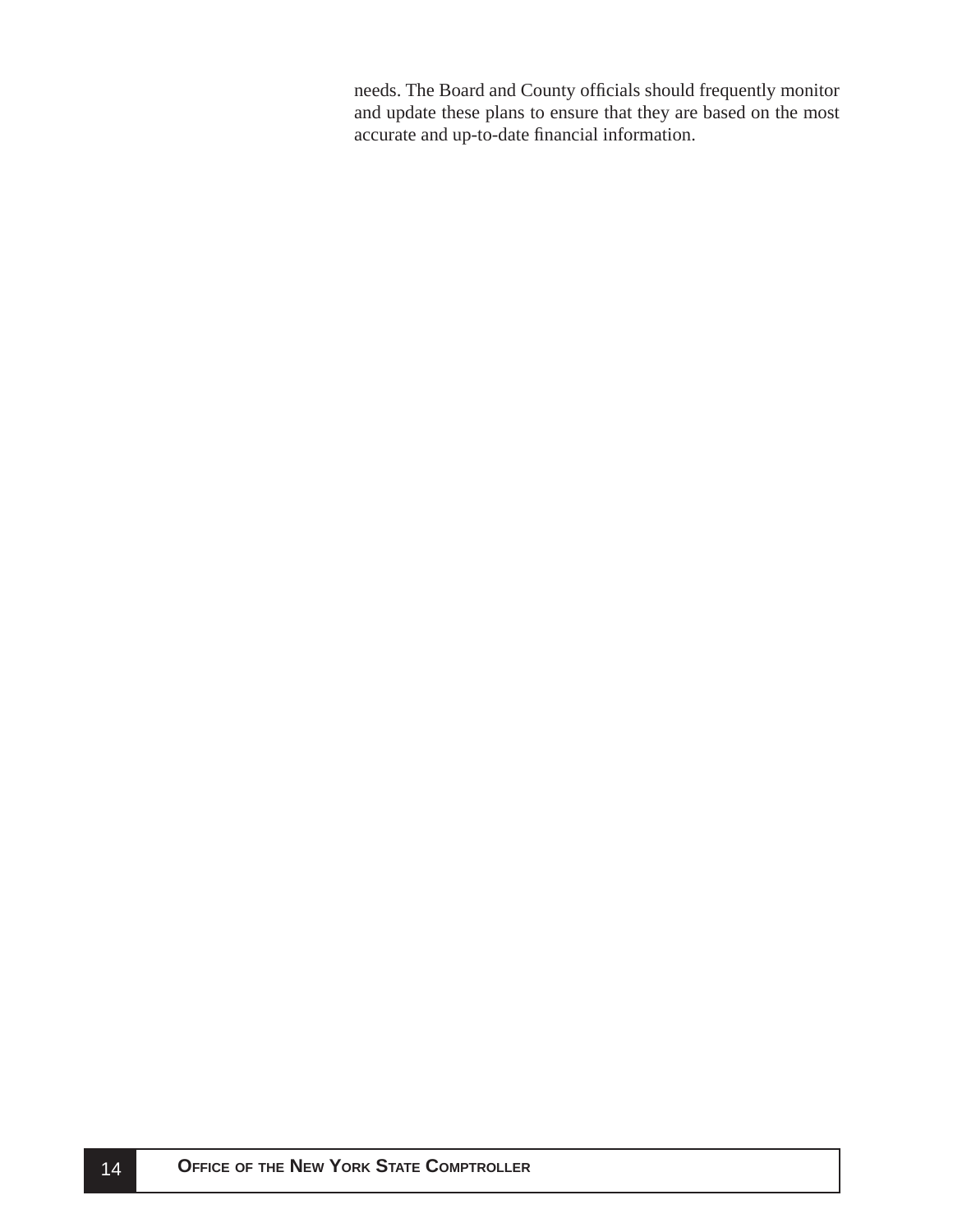# **Payroll**

<span id="page-15-0"></span>One of the Board's and County officials' responsibilities is to establish a system of internal controls over payroll to ensure that employees are paid wages and salaries and provided benefits to which they are entitled. Good internal controls for payroll consist of establishing written policies and procedures for preparing and disbursing payroll and maintaining leave accrual records, as well as written Board authorization for salaries, wages, and fringe benefits. Two important components of any internal control system are properly segregating financial duties to ensure that one person does not control all phases of a transaction and providing management oversight.

County officials' failure to establish comprehensive written policies and procedures for the preparation and processing of payroll and leave time accruals has resulted in a lack of segregation of duties and lack of compensating controls. As a result, we found that employees were both over and underpaid and that employees' leave accrual records were not properly maintained. In addition, County officials have not properly limited users' access within the computerized payroll systems and have not generated and reviewed change reports from these systems. As a result, there is an increased risk that inappropriate transactions could be initiated and remain undetected and uncorrected in a timely manner.

Written payroll policies and procedures, combined with job descriptions that assign responsibilities for specific payroll activities, help to ensure that each employee understands the overall objectives and his or her individual role in the payroll process. An important principle of internal control requires that one individual should not have uncontrolled access to an entire processing cycle. County officials must establish a system of checks and balances to ensure that payroll processing duties are adequately segregated. Properly designed and maintained individual time records also are an important component of effective internal controls over payroll processing. An essential part of these controls includes requiring employees to maintain daily records of hours worked and requiring supervisors and/or employees to submit these records to individuals who process payroll in a timely manner, so that the processors can ensure that employees receive proper payroll payments. It is also important that County management certify the final payrolls to ensure their accuracy. **Payroll Processing**

> The County did not have comprehensive written policies and procedures to provide proper guidance and internal controls over preparing and processing of payroll. Consequently, payroll duties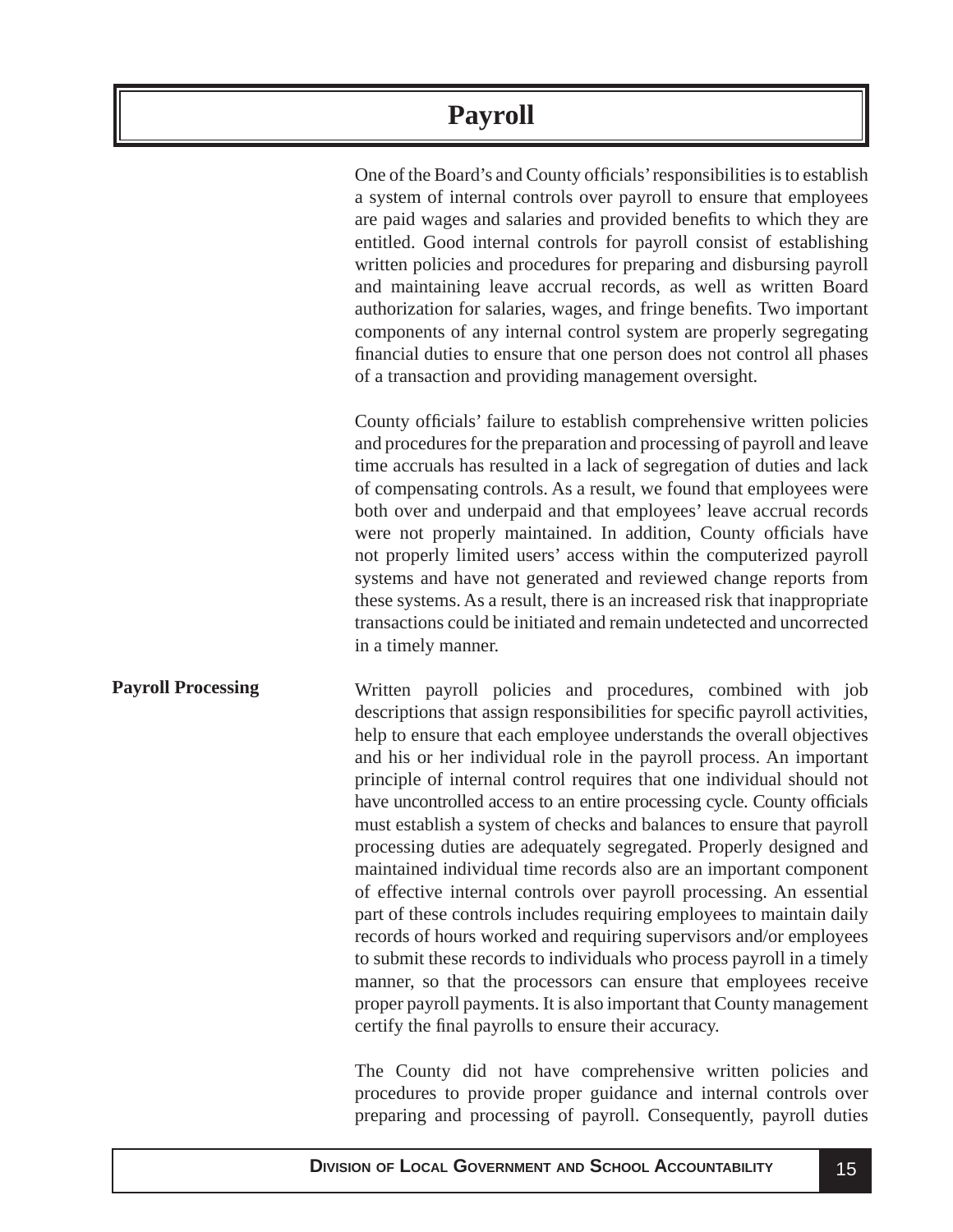were not adequately segregated. The payroll specialist in the Treasurer's Office was responsible for entering the pay rates of all County employees at the beginning of the fiscal year, entering and making changes to employees' withholdings and deductions, processing and preparing payroll, printing payroll checks signed with the Treasurer's electronic signature, preparing the direct deposit file, and having access to paychecks until disbursed to County employees. In addition, the payroll specialist had access to functions within the computerized payroll system<sup>8</sup> that were not required for her day-today job duties.

County officials instituted some compensating controls, such as having the Deputy Personnel Officer review the biweekly payroll journals to ensure that all payroll changes that were forwarded to the payroll specialist from the Personnel Office were properly made and by having other employees within the Treasurer's Office perform bank reconciliations. However, these controls were not sufficient to compensate for the comprehensive duties of the payroll specialist because the controls would not necessarily detect an erroneous or inappropriate transaction. One effective compensating control would be for the Treasurer and Personnel Officer to certify the final payroll journals. However, during our review of a random sample of five payroll journals,<sup>9</sup> we determined that none of them had been certified by either the Treasurer or Personnel Officer.

We also found that County employees do not all submit their time sheets on a biweekly basis to the payroll specialist. Although all County employees are paid on a biweekly basis, the payroll specialist receives biweekly time sheets only from part-time or temporary employees working in all County departments. In addition, for five departments,<sup>10</sup> the department head sends one spreadsheet biweekly to the payroll specialist containing all of the hours worked by their employees. Each department head also signs their spreadsheet to indicate approval of the time worked. However, these five department heads do not submit supporting time records<sup> $11$ </sup> with the spreadsheets that would allow the payroll specialist to verify the accuracy of the spreadsheet data.

<sup>&</sup>lt;sup>8</sup> Refer to the Computerized Payroll Systems section for further information.

<sup>&</sup>lt;sup>9</sup> We used a computerized random number generator to select five payroll journals from all of the payroll journals during our audit period.

<sup>&</sup>lt;sup>10</sup> Department of Public Works (approximately 70 employees), Sheriff's Department (approximately 80 employees), Communications Department (approximately 10 employees), Department of Public Health (approximately 40 employees), and Nursing Home (approximately 140 employees)

<sup>&</sup>lt;sup>11</sup> An example of supporting time records would be electronic time card swipe reports for employees of the nursing home.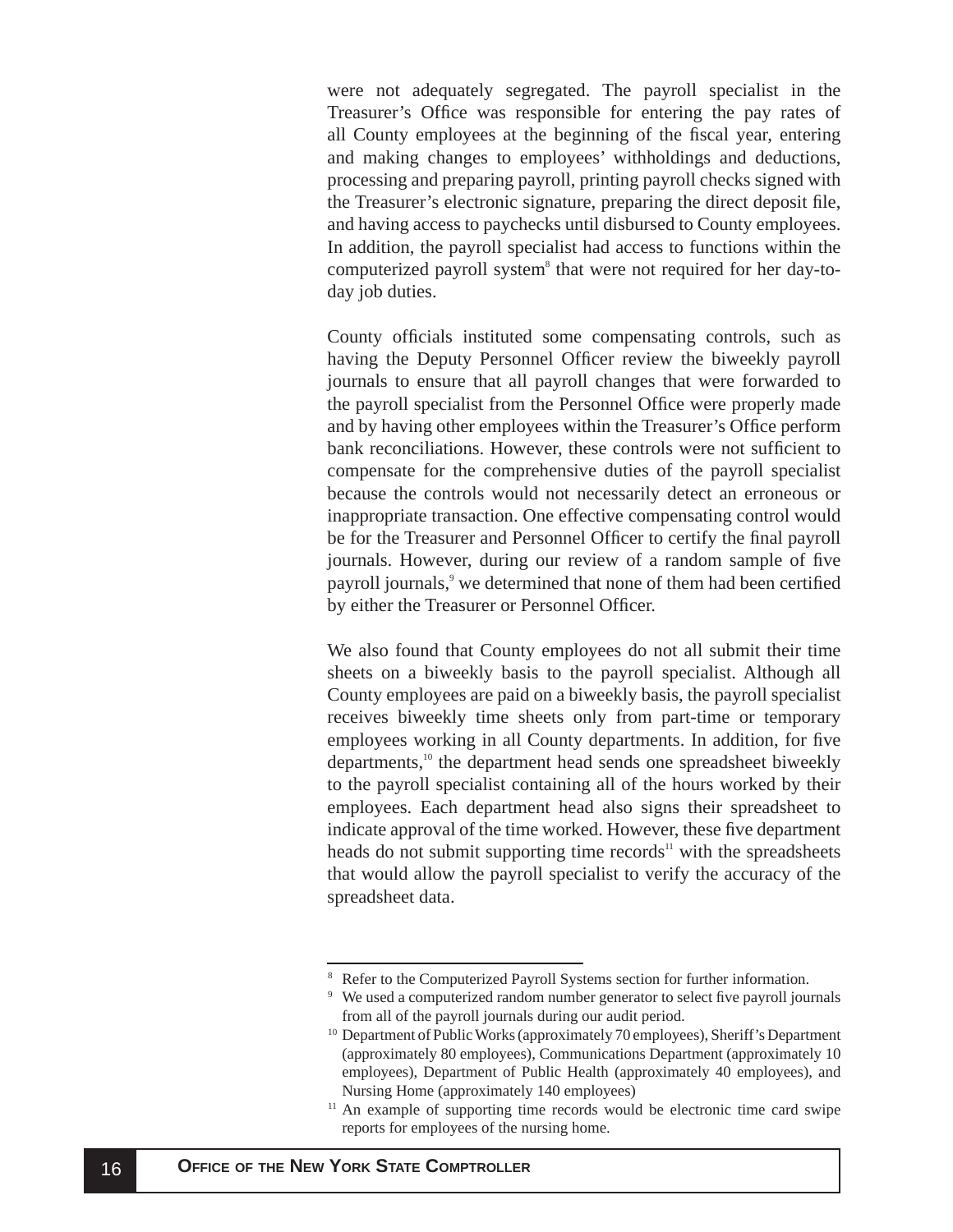All other employees of the County are paid for their regularly scheduled hours without submitting time records to the payroll specialist on a biweekly basis. In fact, time records for these employees are never submitted to the payroll specialist. Instead, department heads for these employees follow the County's policy for submitting their employees' time sheets, which requires only that department heads file their departments' monthly time sheets of their time worked and leave time used with the Personnel Office no later than the 10th of the following month. However, we found that the Personnel Office does not review all of the monthly time sheets that are submitted; instead, it relies on the departments to ensure that the time worked by employees is properly recorded on the monthly time sheets.

As a result of these control weaknesses, we reviewed a sample of 25 employees $12$  to verify that data entered into the payroll system agreed with input documents, pay rates agreed with Board resolutions and/ or the County's collective bargaining agreement, and gross pay was calculated correctly for four pay periods<sup>13</sup> during the 2012 fiscal year for a total of 100 payroll payments totaling \$171,018. We found that all 25 employees' pay rates were in agreement with Board resolutions and/or the County collective bargaining agreement. However, five of the 25 employees did not receive the correct gross pay for all four payroll periods, resulting in discrepancies in eight of the 100 payroll payments that we reviewed. For example, one employee was paid twice for 6.5 hours of overtime worked, and the other four employees did not receive the correct gross pay because their shift differentials were not accurately calculated, resulting in both overpayments and underpayments. In all eight cases, the payments associated with these discrepancies were minor.

Although our testing did not reveal any material exceptions, when County officials allow key payroll duties to be performed by one individual, this significantly increases the risk that errors and/or irregularities could occur and remain undetected. In addition, the County's lack of proper oversight over the payroll process, as evidenced by the absence of sufficient compensating controls, further increases the potential for fraud and abuse.

<sup>&</sup>lt;sup>12</sup> Our sample consisted of selecting five employees that were directly involved in processing payroll and then choosing the remaining 20 employees by randomly selecting five employees from each of the County's four largest departments (Nursing Home, Department of Social Services, Sheriff's Department, and Department of Public Works) using a computerized random number generator. 13 June 29, 2012, July 13, 2012, November 30, 2012, and December 14, 2012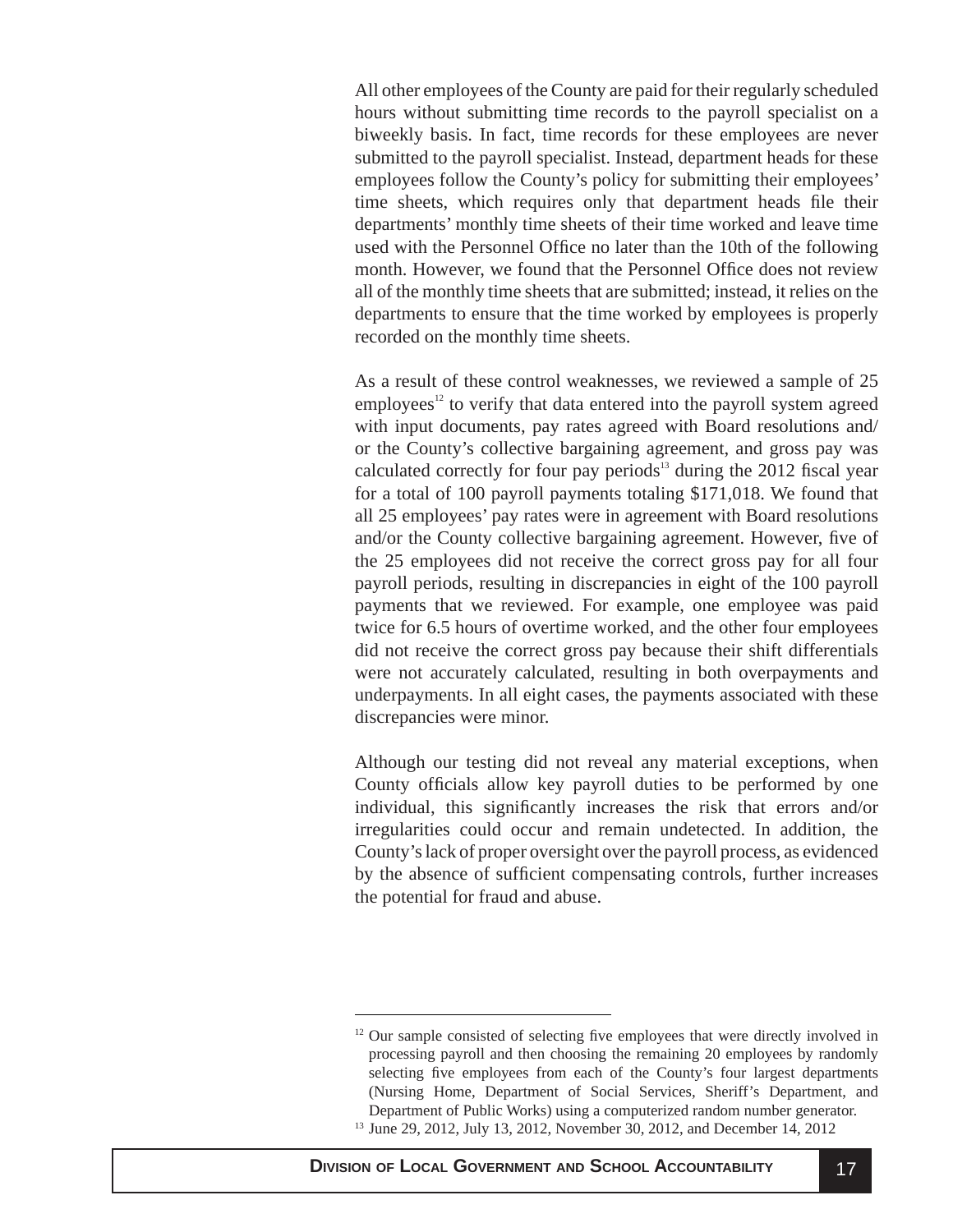<span id="page-18-0"></span>A good system of accounting for employee leave time (e.g., vacation and sick time) requires periodic verification that the records for leave time earned and used and leave allowances earned by employees are accurate and prepared in a timely manner. The County must have comprehensive policies and procedures in place that provide for periodic independent reviews of leave time accrual records and balances throughout the year. It is important for procedures to be designed to ensure that leave time is earned in accordance with County policies, collective bargaining agreements, and/or Board resolutions, and that days used are properly deducted from employee leave time accruals. Because the County provides cash payments to employees for all or a portion of their unused vacation, sick, and compensatory leave time when they leave employment, and because employees receive retirement service credit for unused sick leave time, $14$  it is especially important for the County to maintain accurate leave time accrual records. It is also important that the Board Chairman and/or County Manager review and approve the monthly time sheets of the department heads to ensure the accuracy of their leave time used and accrued. **Leave Time Accruals**

> The County did not have comprehensive written policies and procedures to provide proper guidance and internal controls over leave time. Consequently, departments established their own procedures to account for employee leave accruals. For example, the Department of Public Works used manual leave requests, the Sheriff's Department used electronic leave requests through their scheduling software, and the Department of Social Services used electronic leave requests through the Essex County time sheet system (time sheet system).<sup>15</sup> Because the County's policy manual requires only that department heads file their departments' monthly time sheets of their time worked and leave time used with the Personnel Office no later than the 10th of the following month, the payroll specialist is unable to ensure that County employees have sufficient leave time available prior to them being paid for it. Instead, the County relies on the department heads to send a personnel change form to the Personnel Office indicating that an employee has exhausted their leave time, so that they will not receive their regular pay. In addition, we found that 18 department heads submit their own monthly time sheets of their leave time used to the Personnel Office without any independent approval.

<sup>&</sup>lt;sup>14</sup> Employees can receive retirement service credit for 165 days of unused sick leave and a cash payment for unused sick leave in excess of 165 days, up to 35 days.

<sup>&</sup>lt;sup>15</sup> This application is used by most departments of the County to account for employee leave accruals and by the Personnel Office to maintain leave accrual balances for all County employees.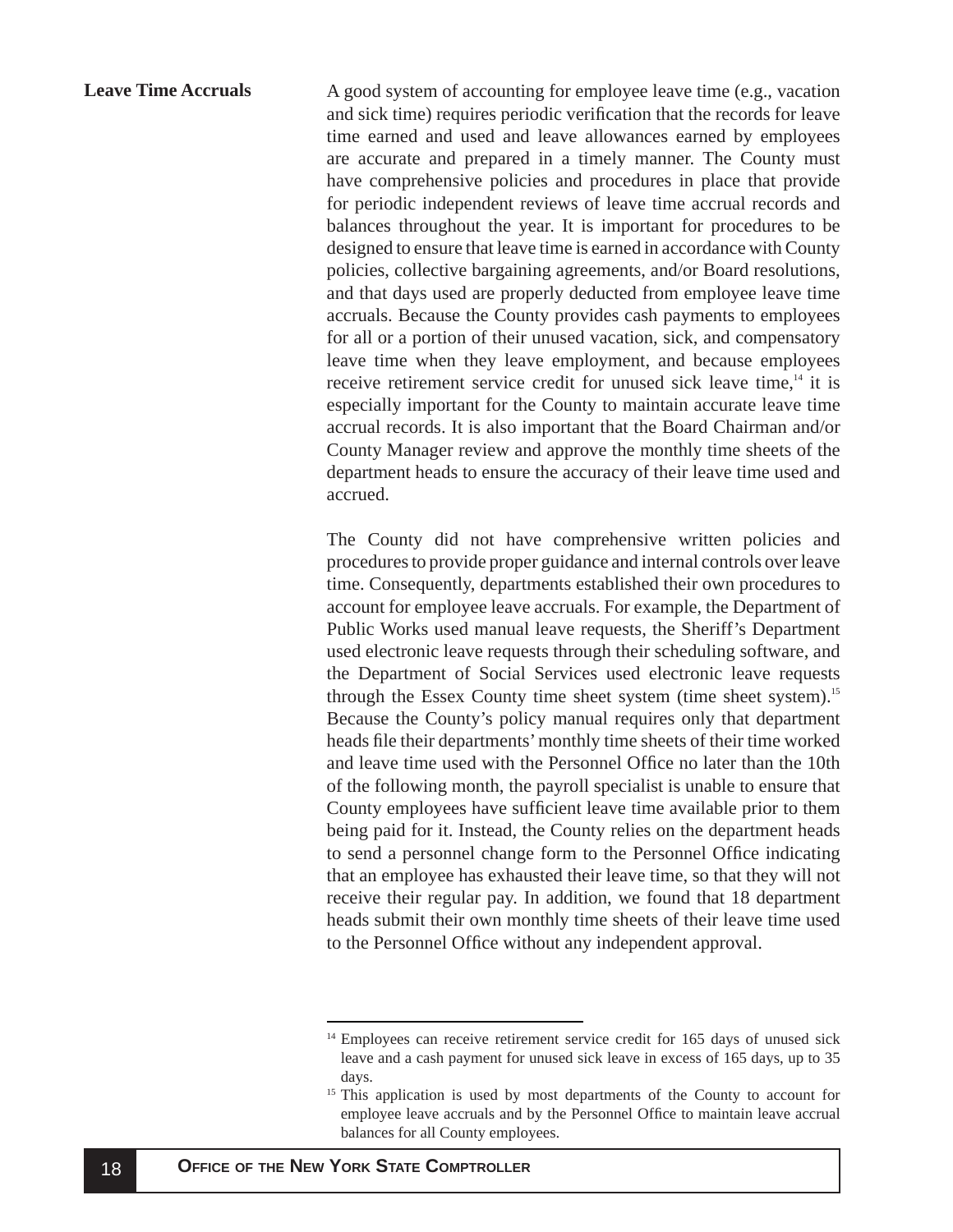As a result of these control weaknesses, we reviewed a sample of leave accrual records for  $25$  employees<sup>16</sup> to verify that leave accrual amounts entered into the time sheet system agreed with input documents for four payroll periods<sup>17</sup> during the 2012 fiscal year and to verify that leave time credited and carried over to the 2012 and 2013 fiscal years agreed with Board resolutions and/or the County's collective bargaining agreement. We found that for nine of the 25 employees, the data entered into the employees' leave accrual records in the time sheet system did not agree with the input documents for all four payroll periods, resulting in discrepancies with 13 of the 100 employee payrolls that we reviewed.

In addition, we found that the unused leave time amount for one of the 25 employees was not properly carried over from the 2011 to the 2012 fiscal year, and the unused leave time amounts for three others was not properly carried over from the 2012 to the 2013 fiscal year. In total, we found errors in the leave accrual records for 11 of the 25 employees that resulted in the 11 employees being either incorrectly credited with leave time, or not having leave time deducted when they took time off, totaling 78 hours, which was valued at \$1,519. In addition, one of the 11 employees had not been credited with 8.25 hours of compensatory leave time that he was entitled to, which was valued at \$166. Although the cost to the County for these discrepancies was small, the cumulative impact of such errors and irregularities over time could result in a substantial cost.

We also verified whether employees who had negative leave accrual balances totaling 15.05 hours as of the end of 2012 had been docked pay in a timely manner. As of April 12,  $2013$ ,<sup>18</sup> we found that none of the five employees had been docked pay. An employee in the Personnel Office told us that this occurred because the Personnel Office was waiting to receive a personnel change form from each of the employees' departments before they would be docked pay.

The Personnel Office currently relies on the leave accrual balances that are maintained by the Sheriff's Department, instead of the balances that are maintained centrally by the Personnel Office. The Personnel Officer told us that this has occurred because there is some dispute on the part of the Sheriff's Department as to the accuracy of the leave accrual balances maintained by the Personnel Office. We compared the leave accrual balances for 10 Sheriff's Department employees<sup>19</sup> maintained by the Personnel Office with the leave accrual balances maintained by the Sheriff's Department as of January 1, 2013, to

<sup>&</sup>lt;sup>16</sup> We selected the same 25 employees that we reviewed in our payroll testing.

<sup>17</sup> June 15, 2012, June 29, 2012, November 16, 2012, and November 30, 2012

 $18$  This was the date that we performed this verification.

<sup>&</sup>lt;sup>19</sup> Refer to Appendix C for further information on this sample selection.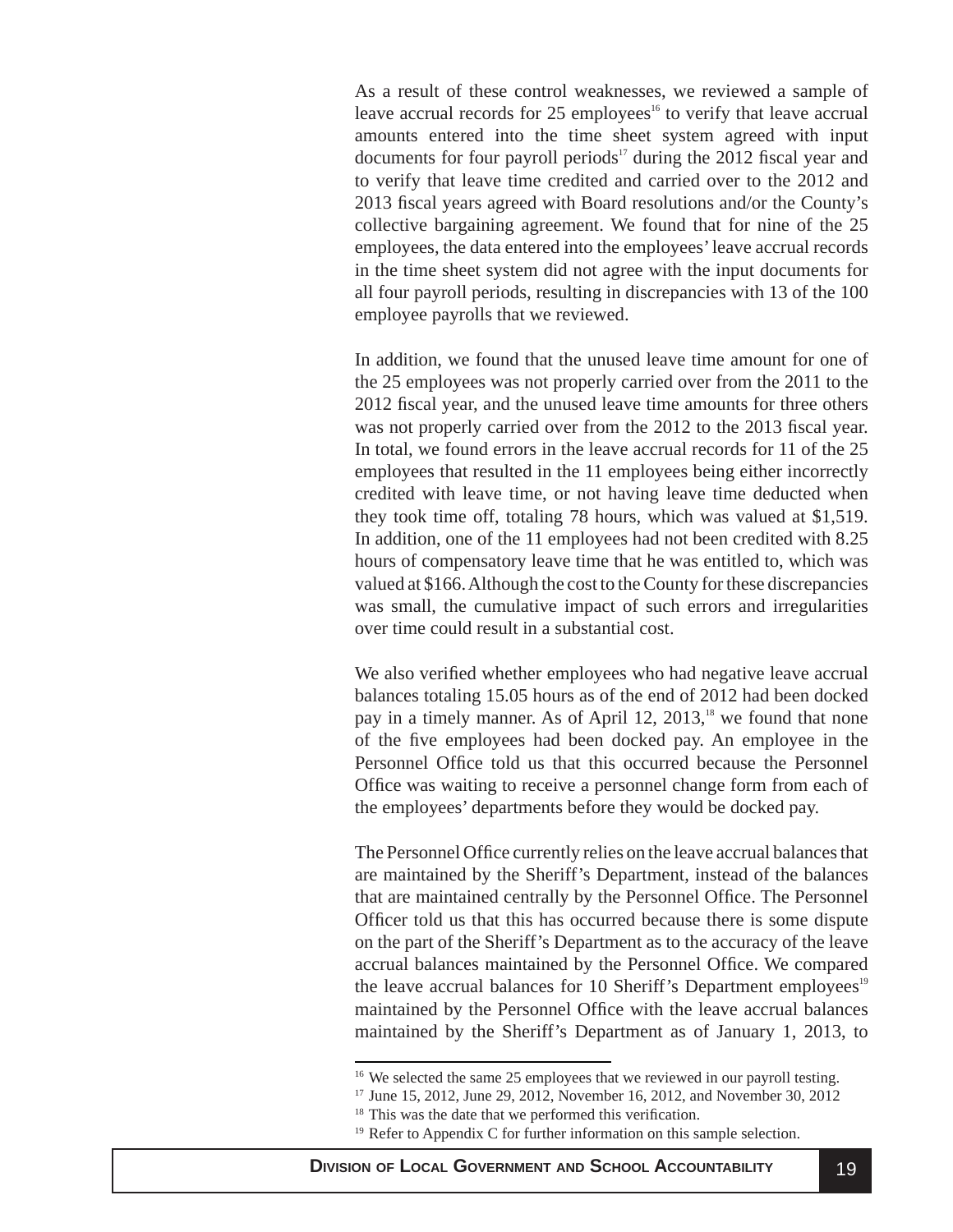<span id="page-20-0"></span>determine the extent of the discrepancies between the two systems and found that none of the 10 employees' leave accrual balances were in agreement. In total, the Personnel Office's leave accrual balances for sick, vacation, and compensatory leave time for the 10 employees were in excess of the Sheriff Department's leave accrual balances by 193.99 hours (sick time), 237.29 hours (vacation time), and 26.85 hours (compensatory time). Also, the Personnel Office's leave accrual balances for personal leave time for the 10 employees were less than the Sheriff Department's leave accrual balances by 28 hours.

Accurate leave records are essential in determining the proper amount of termination payments that are due to employees who retire or resign from their positions and ensuring that County employees are compensated for the correct amounts to which they are contractually entitled. The number of errors identified during our testing indicates that the County's process for maintaining leave accrual records needs substantial improvement and that the County may be at risk of under or overpaying employees who retire or resign from County employment.

Effective controls over users' access to software applications restrict authorizations to only those functions needed for individuals to perform their job duties. Such authorizations should preserve the proper segregation of duties so that the same person is not involved in multiple aspects of a financial transaction. Generally, a designated system administrator has oversight and control of the system with the ability to add new users, change users' access rights, and control and use all aspects of the system. In addition, a computerized payroll system should provide a means of determining, on a constant basis, who is accessing the system and what transactions are being processed. Audit logs (commonly known as audit trails) maintain a record of any change or transaction made in the system. An audit trail enables management to determine when an entry was made and what it entailed and establishes individual accountability by identifying the associated user account. Management or management's designee must review this audit log to monitor the activity of users who access the system. **Computerized Payroll Systems**

> Payroll System – We reviewed user access reports for the payroll system and found that five employees in the Treasurer's Office and three employees in the Personnel Office had access to functions that were not required for their day-to-day job duties. For example, the payroll specialist, a principal account clerk, and two senior account clerks in the Treasurer's Office have the ability to add new employees and change pay rates, although these functions are supposed to be performed by employees of the Personnel Office. In addition, the Deputy Personnel Officer, personnel clerk, and personal assistant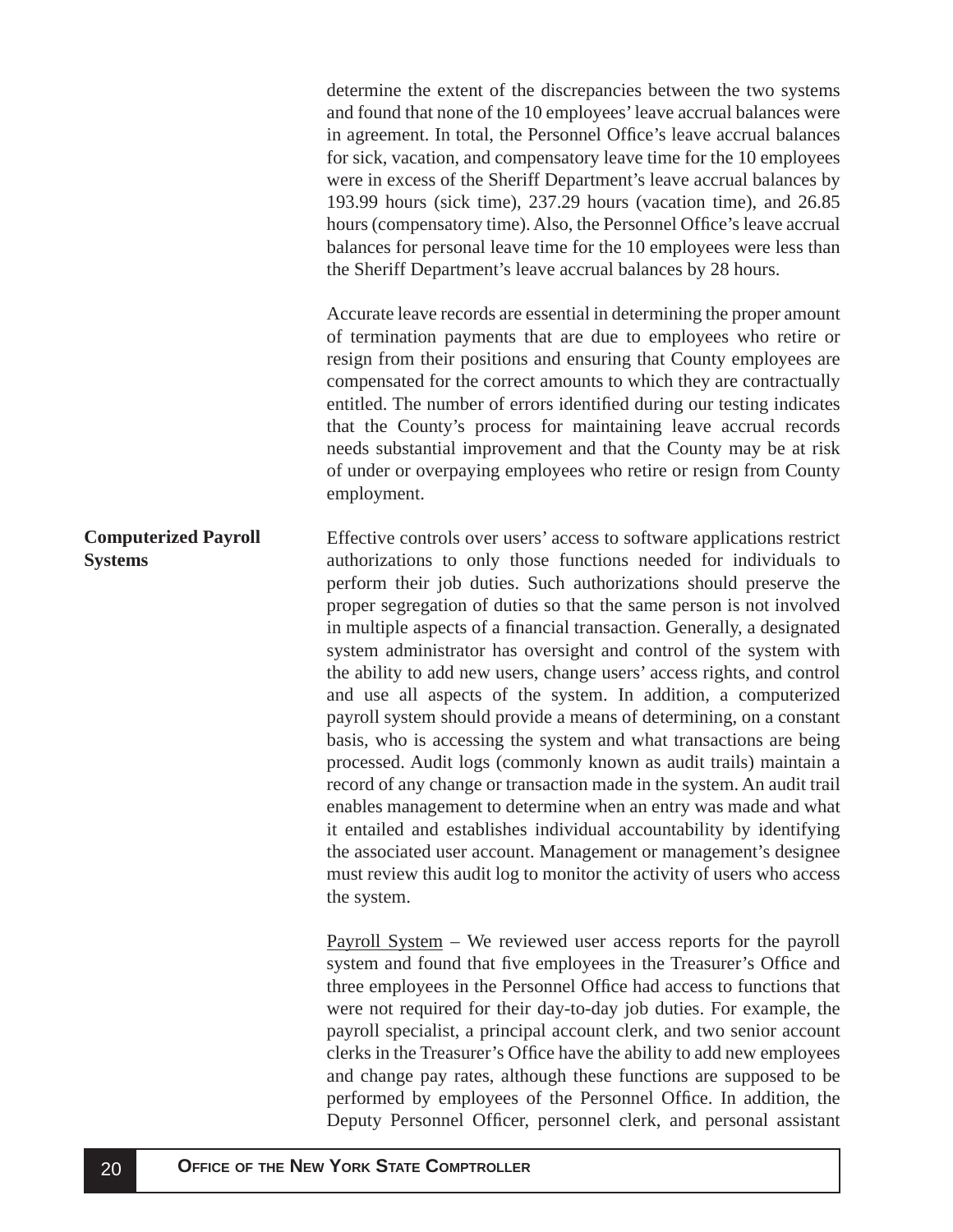in the Personnel Office have the ability to make withholdings and deduction changes, although these functions are supposed to be performed by employees of the Treasurer's Office. Furthermore, a Deputy Treasurer and a senior account clerk in the Treasurer's Office have access to multiple functions within the payroll system, although their day-to-day job duties do not include performing payroll processing functions. None of these employees need this level of access to perform their job duties or to provide coverage for other employees during absences.

We determined that changes made in the payroll system (i.e., pay rate changes) are recorded in the system with the user identification of the individual who made the changes. However, the County does not generate any reports from the system to indicate the payroll changes that were made, although these change reports can be generated. Because users have more access in the payroll system than is necessary to complete their job duties, and because the County does not generate any change reports from the system, we tested transactions within the payroll system where users had more access than necessary, to verify that the transactions were accurate and/ or for appropriate purposes. Specifically, we traced the names of a random sample of 20 individuals<sup>20</sup> who received payroll payments during the 2012 fiscal year to personnel files to determine if they were legitimate employees. We reviewed a sample of 20 pay rate changes<sup>21</sup> that were made during the 2012 fiscal year to verify that pay rate changes were supported, in agreement with Board resolutions and/or the County's collective bargaining agreement, and for an appropriate purpose. We also reviewed a sample of 10 withholdings and deduction changes<sup>22</sup> that were made during the 2012 fiscal year to verify that withholdings and deduction changes were in agreement with supporting documentation and for an appropriate purpose. We did not identify any discrepancies.

Although our testing did not disclose any discrepancies, when County officials allow employees to have access rights to the payroll system that are not in accordance with their job duties, and when someone independent of the payroll process does not review change reports

<sup>&</sup>lt;sup>20</sup> We used a computerized random number generator to select 20 individuals in the payroll system who received a payroll payment during the 2012 fiscal year.

<sup>&</sup>lt;sup>21</sup> We selected 20 pay rate changes that were made throughout the period February 1, 2012, to December 31, 2012, from a payroll activity report that was generated from the payroll software. Refer to Appendix C for further information on our sample selection.

 $22$  We selected 10 withholdings and deduction changes that were made throughout the period February 1, 2012, to December 31, 2012, from a payroll activity report that was generated from the payroll software. Refer to Appendix C for further information on our sample selection.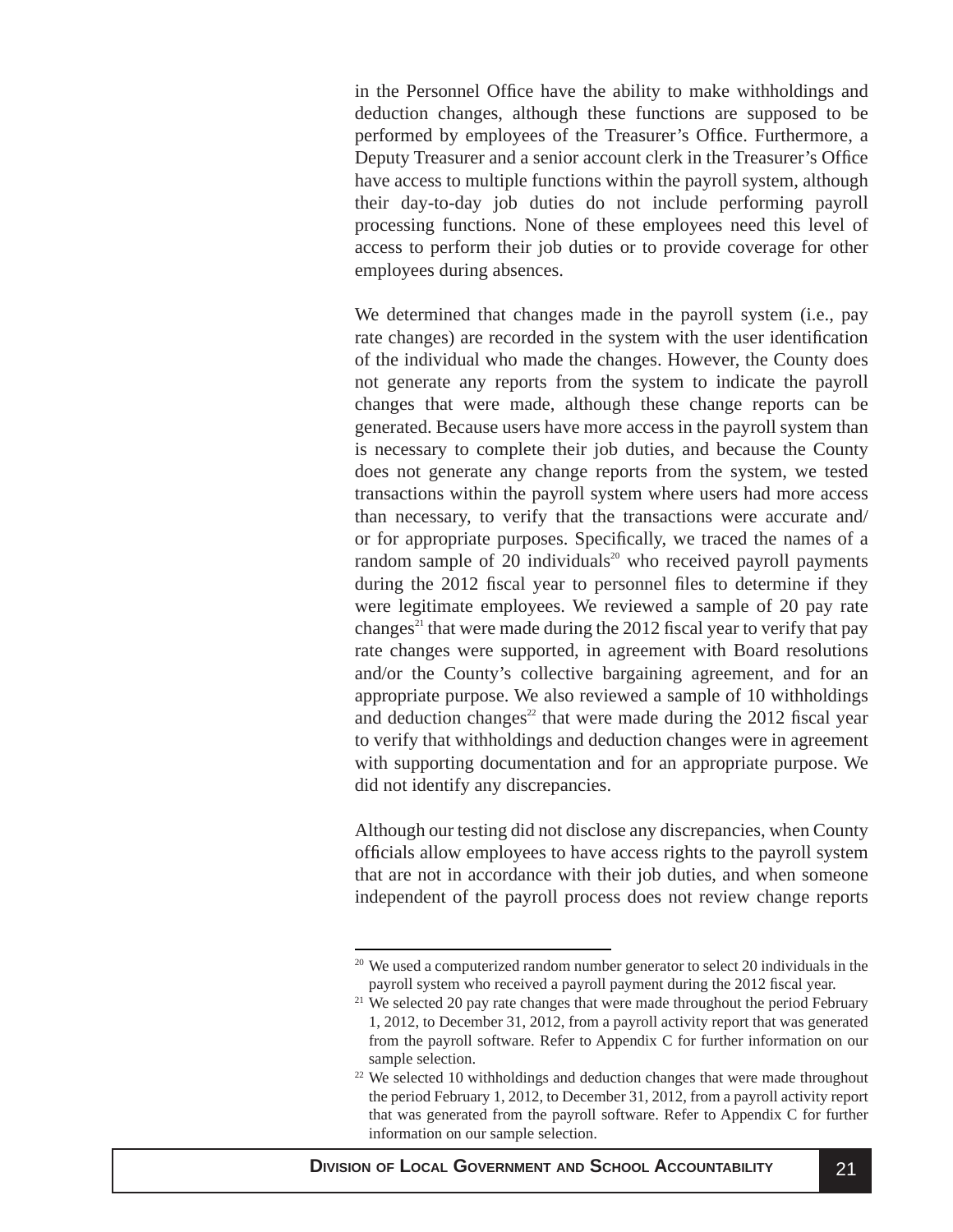from the system, the County has an increased risk that unauthorized changes could be made to the payroll data, or inappropriate transactions could be initiated, and remain undetected and uncorrected in a timely manner.

Essex County Time Sheet System – We reviewed user access reports for the time sheet system and found that the senior computer program analyst and the information systems coordinator in the County's information technology (IT) Department and the personnel clerk in the Personnel Office have administrative rights to the system, which allow them to modify any County employee's leave accrual transactions. While we determined that these employees would need this level of access based on their job duties, we determined that County officials do not review any change reports from the system indicating the modifications that were made, although these change reports can be generated. From a time sheet system change report, $^{23}$ we selected and reviewed  $25$  modifications<sup>24</sup> made during our audit period to verify that that they were for appropriate purposes. We found one minor exception with these transactions, which we discussed with County officials.

We also found that 15 department heads record their own leave time used directly into the system and have the ability within the system to modify leave accrual transactions without any approval. For example, these department heads have the ability to access previous months' time sheets and delete leave time that they previously recorded using, which would then be added back to their leave accrual balances. The County does not generate any change reports from the system indicating the modifications made by department heads, although these change reports can be generated. We reviewed a change report indicating all of the modifications made by department heads to their own leave accrual transactions during our audit period and found that 10 of the 15 department heads made a total of 15 modifications to their leave accrual transactions. Because these modifications were made by the department heads to their own leave accrual records without any additional supporting documentation, we had no means to verify if the 15 modifications were for appropriate purposes. Of these 15 modifications, 13 were made by the department heads within at least two weeks of the original transaction date. However, we found that

 $23$  This change report included all of the modifications made to the time sheet system during our audit period by employees with administrative rights to the system. It indicated that 608 modifications were made during our audit period by the information systems coordinator and personnel clerk and that none were made by the senior computer program analyst.

<sup>&</sup>lt;sup>24</sup> Refer to Appendix C for further information on our sample selection.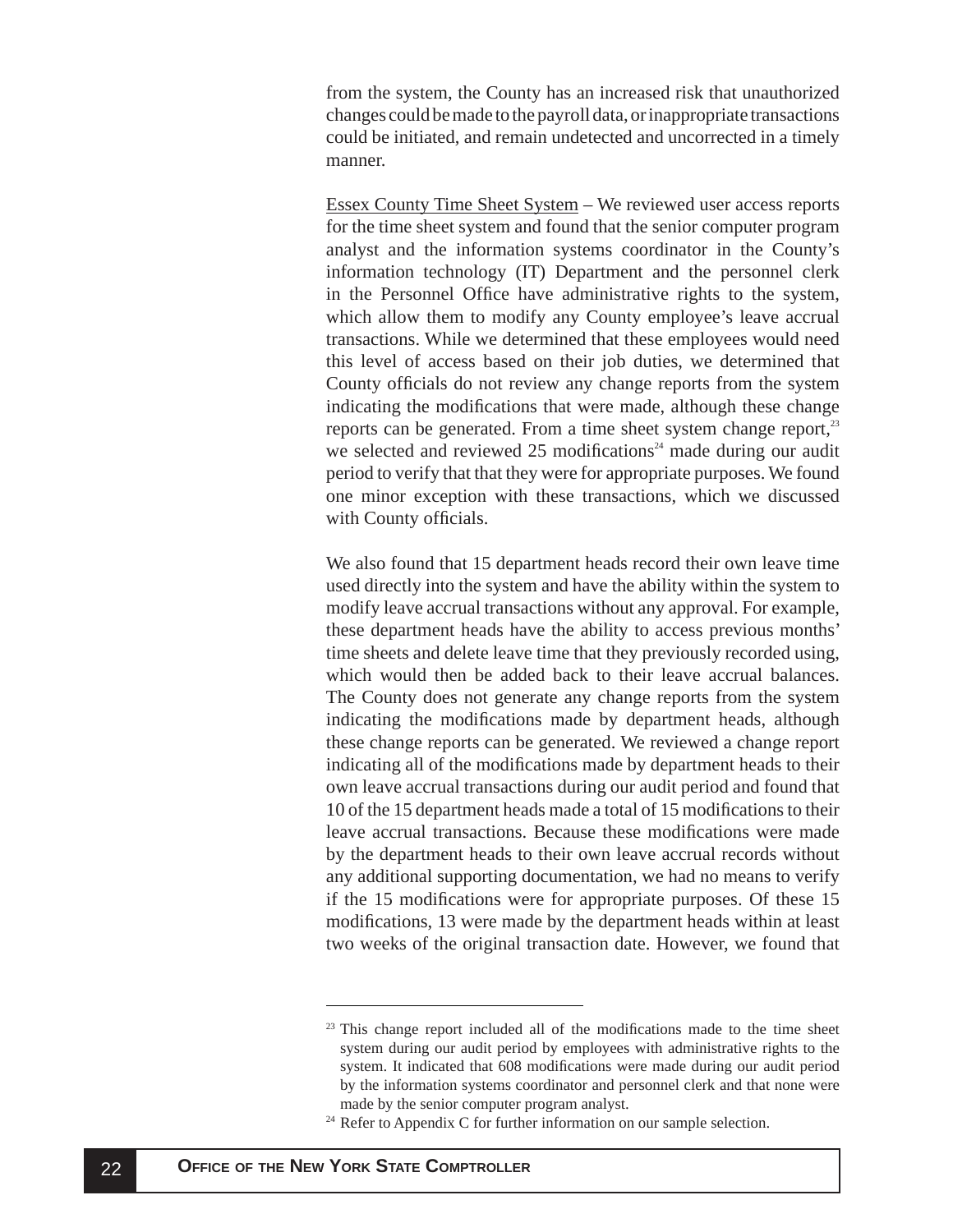one department head changed 16 hours of vacation leave to personal leave more than a month after he originally recorded the leave taken.<sup>25</sup>

The excessive level of access that employees and department heads have in the system, combined with the lack of someone independent of the payroll process reviewing change reports from the system, increases the County's risk that inappropriate modifications could be made to leave accrual transactions and remain undetected and uncorrected in a timely manner.

- <span id="page-23-0"></span>5. County officials should establish a comprehensive payroll processing and leave time accrual policy that incorporates the duties, records, and procedures that are needed to ensure that payroll records are accurate, efficient, timely, and appropriate. **Recommendations**
	- 6. The Treasurer should segregate payroll processing duties. Where it is not practicable to segregate duties, the Treasurer should establish appropriate compensating controls, such as increased management review procedures.
	- 7. The Treasurer and Personnel Officer should review and certify final payroll journals.
	- 8. The Personnel Office should review all time sheets that are submitted to ensure that time worked and leave time earned and used by employees is properly recorded.
	- 9. The Board Chairman and/or County Manager should approve department heads' time sheets.
	- 10. County officials should ensure that employees who exhaust their leave accrual balances are docked pay in a timely manner.
	- 11. County officials should ensure that the leave accrual balances that are maintained by the Personnel Office are accurate for all County employees.
	- 12. County officials should evaluate employee job descriptions and assign payroll system access rights to match the respective job functions.
	- 13. County officials should ensure that someone who is independent of the payroll process generates and reviews payroll change

 $25$  The department head originally recorded the leave taken as vacation leave on December 18, 2012, and December 19, 2012. On February 7, 2013, he changed the designation of those hours taken from vacation leave to personal leave.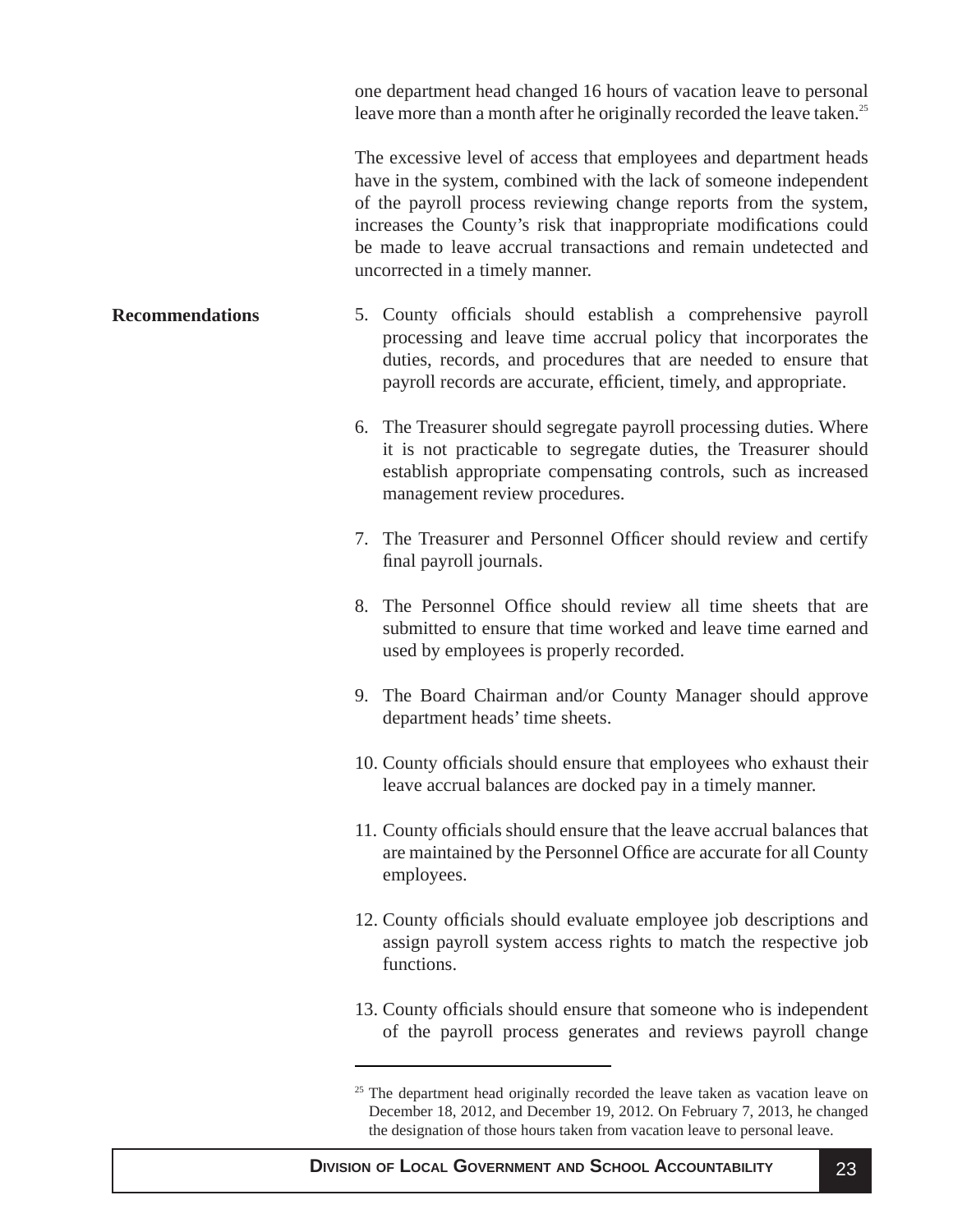reports to verify that changes made to employee records within the payroll system are authorized and appropriate. In addition, County officials should ensure that someone who is independent of maintaining employees' leave accrual records generates and reviews time sheet system change reports to verify that changes made to employee records in the time sheet system are appropriate.

14. County officials should ensure that the time sheet system is updated to prevent department heads from being able to both record their leave time used and modify leave accrual transactions in the system without any approval.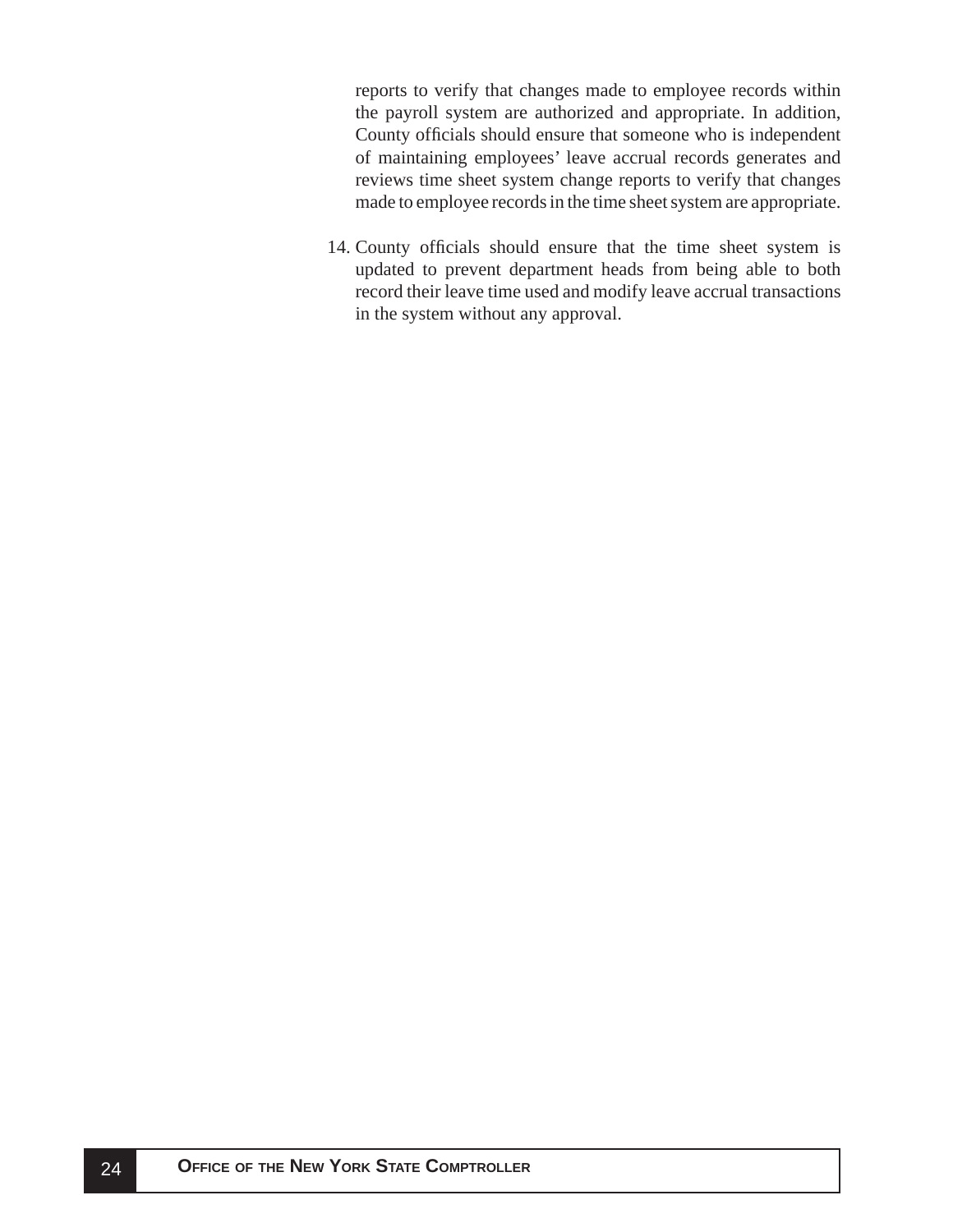# **APPENDIX A**

# **RESPONSE FROM LOCAL OFFICIALS**

<span id="page-25-0"></span>The local officials' response to this audit can be found on the following pages.

**DIVISION OF LOCAL GOVERNMENT AND SCHOOL ACCOUNTABILITY** 25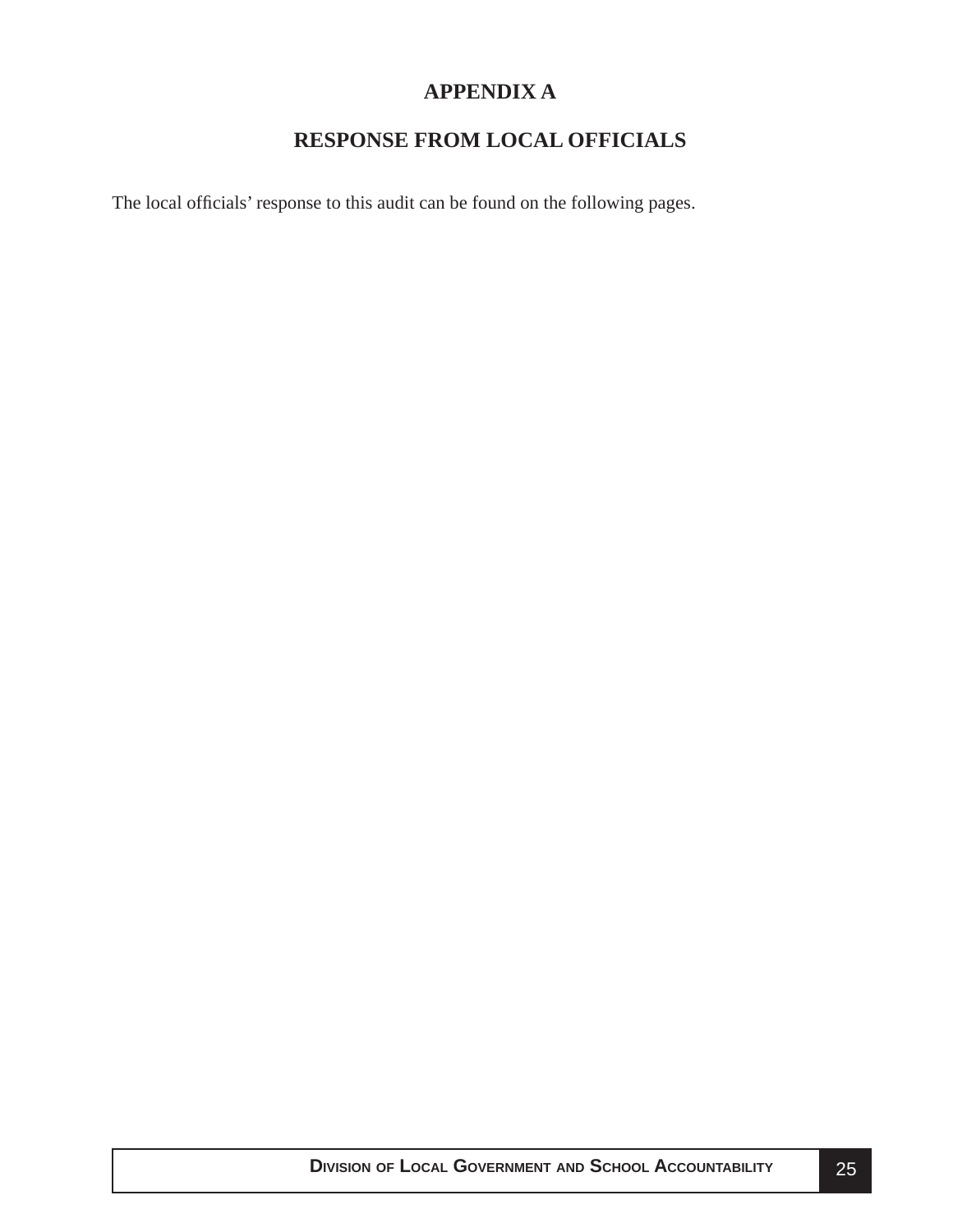

# *Office of the <i>l Office of the Manager*

7551 Court Street - PO Box 217 - Elizabethtown, New York 12932 Telephone (518) 873-3333 - Fax (518) 873-3339

*Daniel L. Palmer, County Manager danp@co.essex.ny.us*

*Michael Mascarenas, Deputy County Manager mmascarenas@co.essex.ny.us*

October 16, 2013

NYS Office of the State Comptroller Division of Local Government and School Accountability One Broad Street Plaza Glens Falls, NY 12801

Dear Sirs/Madam:

Please accept the following as the County's response to your audit findings as previously provided to us.

As you are aware, the full Board of Supervisors was provided with a draft of your findings for their review. As of this date, no formal response by the Board has been presented to this office, but I have been authorized by the Chairman of the Board to prepare this letter as a response to the findings.

The scope and objective of your audit were to review the financial condition of the County and the internal controls over the payroll for the period of January 1, 2012, to January 31, 2013. Specifically, you addressed the following questions:

- *Does the Board adopt realistic budgets that are structurally balanced and take appropriate action to maintain the County's fiscal stability?*
- *Are internal controls over payroll and the maintenance of leave accruals appropriately designed and operating effectively to adequately safeguard County assets?*

You note within your audit findings that *"the County's financial condition has declined over the last three fiscal years. This occurred because the Board adopted budgets for the general fund that were not structurally balanced. In addition, the County's enterprise health fund and enterprise refuse and garbage funds were not self-sufficient and, therefore, required subsidies from the general fund through both interfund transfers and advances."*

We do not disagree with these findings and acknowledge the same. As noted within your audit this office has been vocal with the Board as it relates to the very same specific areas of concern. However, in our view the audit fails to acknowledge the primary cause of County's over reliance on fund balance is driven in large part on the State of New York.

We recognize that the Office of the State Comptroller views itself as a distinct and separate entity from the State Legislature, however the cost of local government has been driven by all state and federal mandates. Included within those mandates is the New York State Retirement fund which has exploded on local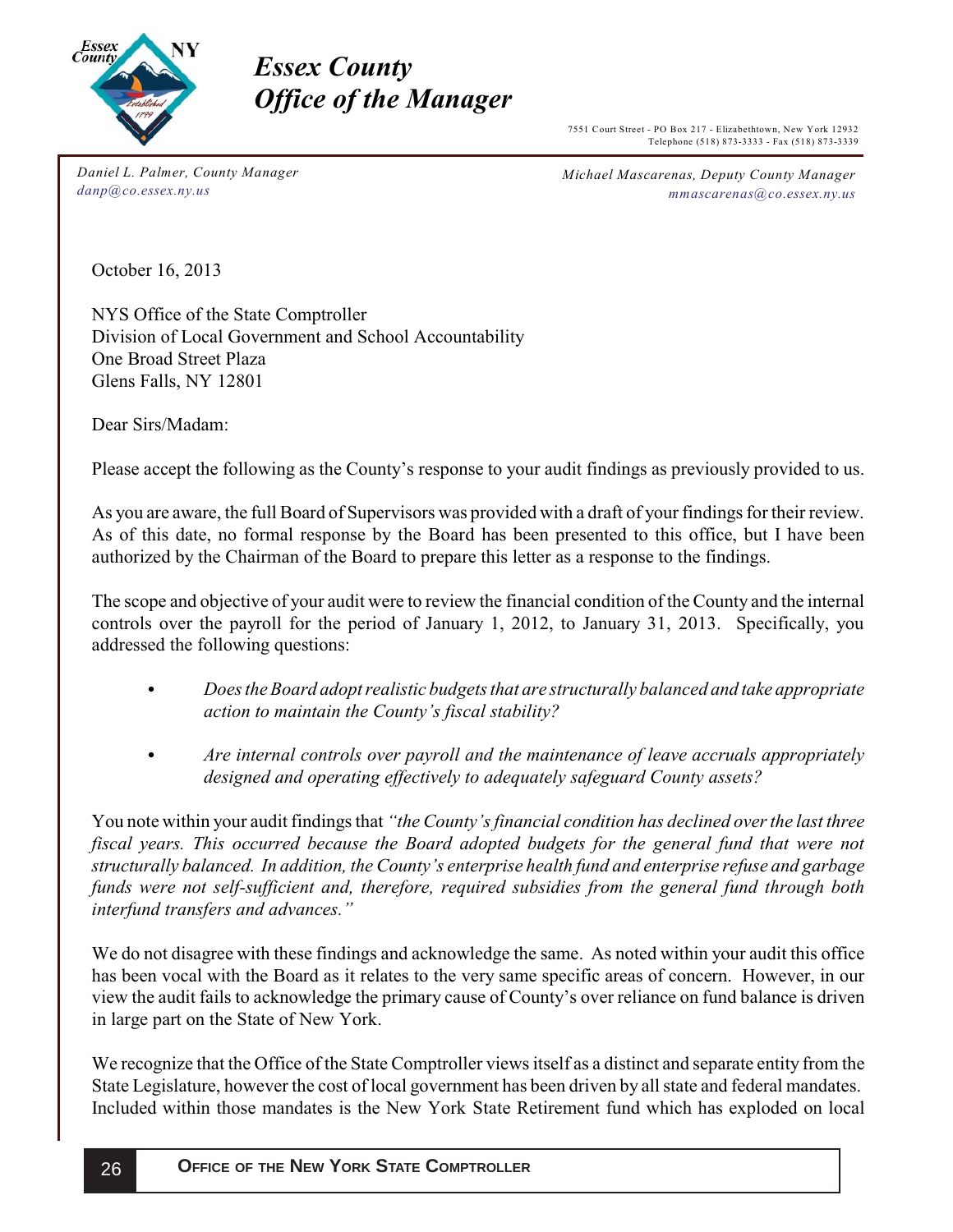governments with little if any relief in sight. Currently more than 20% of our payroll costs are driven by New York State retirement contributions. The County's New York State Retirement contributions in 2008, was \$1,797,993.00 and has increased to \$4,570,270.00 in 2013, which represents \$2,772,277.00 in additional contributions on a yearly basis for the County.

Since 2008, the County has lost more than \$4,500,000.00 in revenue from all sources including State and Federal funds. Mandated services to Counties continue to increase while state and federal funding continues to decline at an alarming rate. We realize this does not change the fact that the Board has used excessive amounts of fund balance to cover these expenditures, but the simple question remains, what is the alternative?

It must be pointed out, at the same time the mandated costs have exploded on the counties, the state implemented the 2% tax cap provisions. The result of the tax cap legislation has had unintended consequences, which the state may not have anticipated.

As is the case with most County governments, the initial response to the tax cap was to cut back in those areas which really represented low hanging fruit. After the initial response, County's began looking at serious reductions in services such as the sale of nursing homes and the closing of CHHA programs within Public Health, as well as reductions in staffing and the elimination of locally controlled service programs.

Another recurring response to the tax cap is the current practice of most local and county governments to remove major equipment purchases and indefinitely delay capital improvement projects in an effort to stay within the tax cap. If we were a private business, this practice would signal that we were preparing for the point in which we would close the doors and go out of business. As a government we don't have that as an option, therefore all that has been accomplished is a short term response to a long term problem.

Additionally, inherent within the response to the tax cap was the over reliance on fund balance as a revenue source. As you pointed out in the audit, fund balance is not a recurring revenue source and should not be used to finance recurring expenditures. However, the public pressure created within the context of the property tax cap left the use of fund balance as the least painful short term response. The reality is the Comptroller's office will be releasing on a routine basis local government audits with the primary fault being "structurally unbalanced budgets."

In terms of the problems associated with the Enterprise Funds, we have addressed the issue of the Enterprise Health Fund which represents the County's operation of the Horace Nye Nursing Home, thru the sale of the home. The sale closing for the nursing home is on track to occur in December of 2013.

The problems associated with the Enterprise Refuse and Garbage Fund will be addressed in the 2014 budget year. The County is due to renew contracts, and decisions will be made at that point if we are to continue under the current arrangement or arrive at some other structure. As it relates to the current deficit within this fund, the board has been aware of the deficit but has not been willing to increase the tipping fees to the Towns to offset the same. Basically it would take an increase of nearly \$40.00 per ton to cover the operating losses within the Enterprise fund. Increases of \$40.00 a ton within Town budgets would in most cases make it difficult for Town's to meet their tax cap obligations. It is difficult to get an affirmative vote of the Board to create what would be additional pressure on their local budgets.

In terms of the Payroll audit, we acknowledge and agree with many of the findings contained within the

See Note 1 Page 29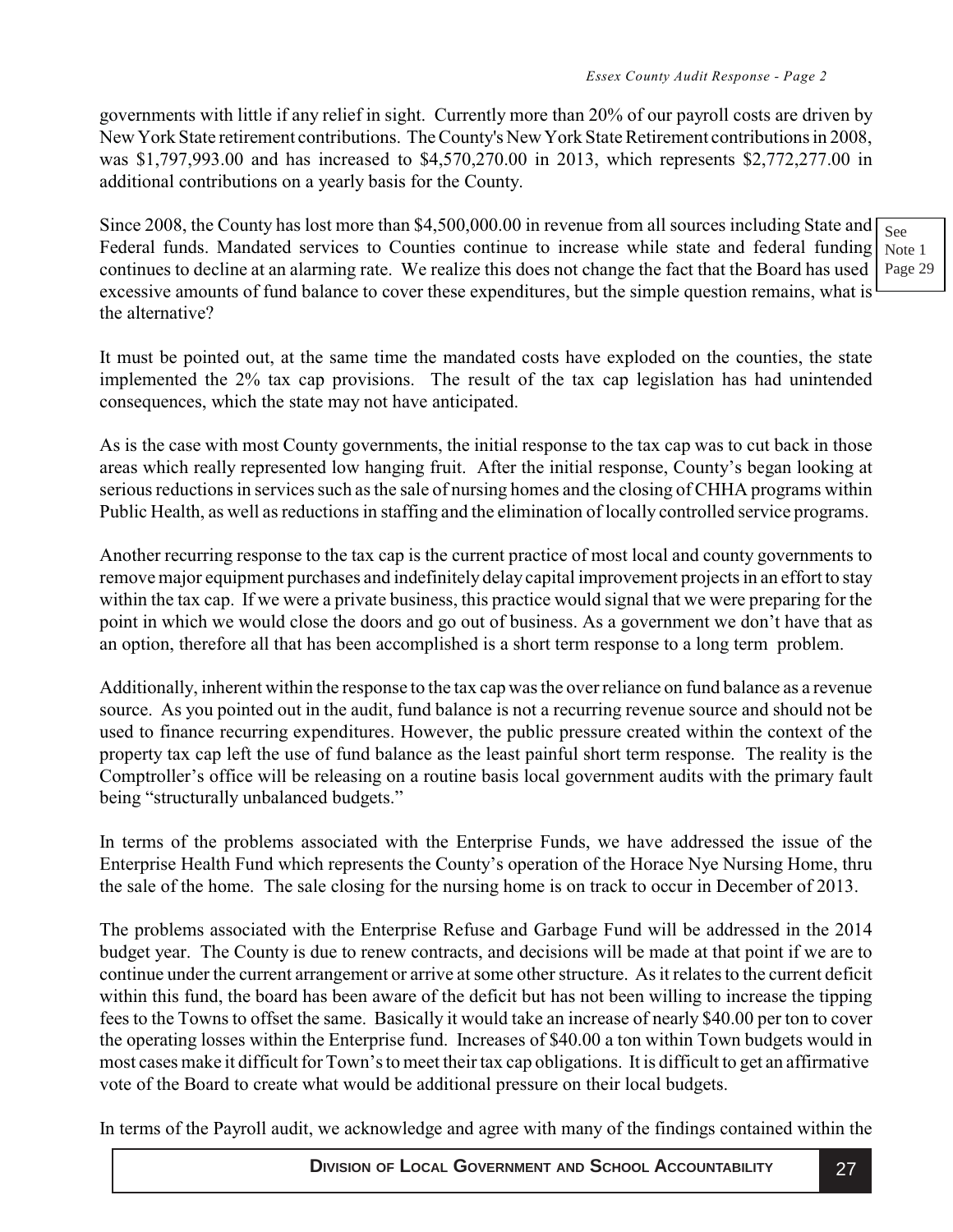report. Problems associated with tracking and keeping time records has been an ongoing issue. As far back as three years ago it was presented to the Board for the implementation of a fully integrated biometric time and attendance payroll software system. The projected cost of this software integration was anticipated to exceed \$150,000.00. In light of the fact the cost of the proposed system represented more than half of the County's tax cap allocation, it was removed from the budget. We have currently put together a biometric time and attendance proposal that would reduce the cost to \$90,000.00, which has been approved by the Board. In the mean time we have implemented time sheet reviews procedures based upon recommendation contained within the audit.

As provided for under the audit we will prepare a more detailed corrective action plan to address the concerns of the Comptroller's office. We look forward to working with you and if you should have any questions please let us know.

Sincerely yours,

Daniel L. Palmer n<br>Regev County Me  $E$ ssex County Manager

cc: Essex County Board of Supervisors Michael Diskin, Essex County Treasurer Linda Wolf, Essex County Purchasing Agent / CPA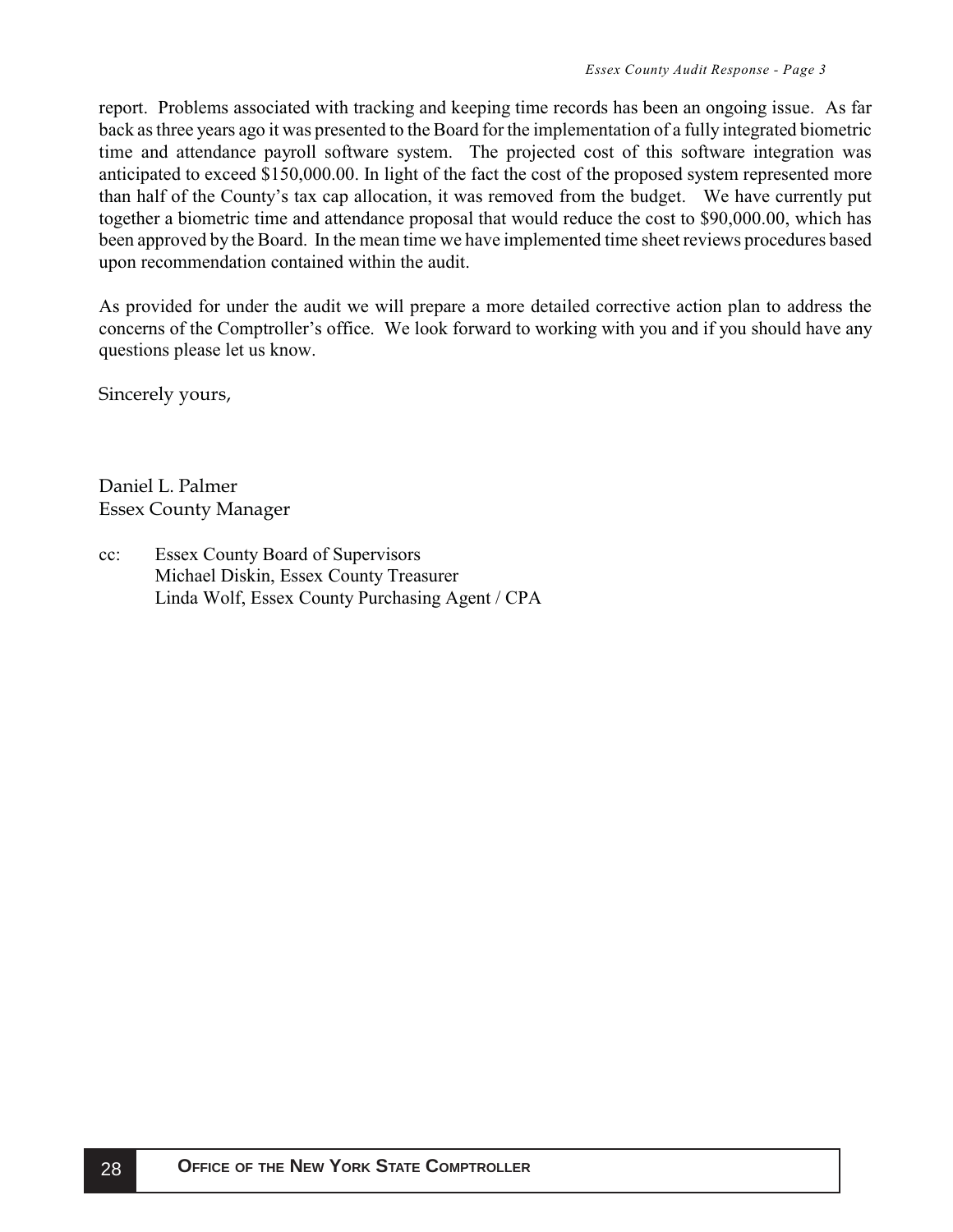## **APPENDIX B**

# **OSC COMMENTS ON THE COUNTY'S RESPONSE**

<span id="page-29-0"></span>Note 1

We agree that the County, like most other counties, has had increased costs that affect its budget from year to year. The County is deliberately using fund balance to address these increased costs, but continuing this practice will result in fiscal instability.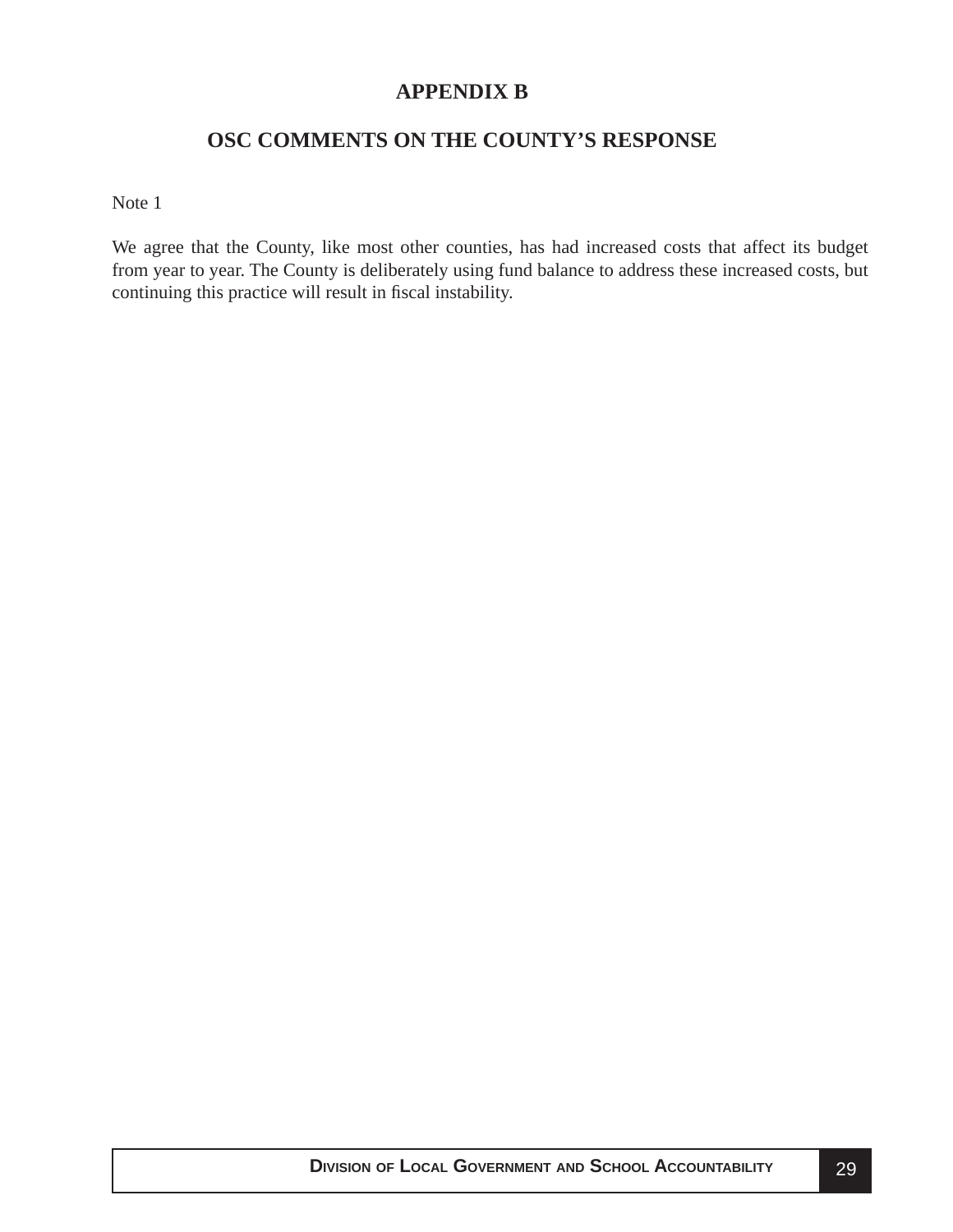# **APPENDIX C**

# **AUDIT METHODOLOGY AND STANDARDS**

<span id="page-30-0"></span>Our overall goal was to assess the financial condition of the County and the adequacy of the County's internal controls over payroll. To accomplish this, we performed an initial assessment of the County's financial condition and of internal controls related to payroll, so that we could design our audit to focus on those areas most at risk. During the initial assessment, we interviewed County officials, performed limited tests of transactions, and reviewed pertinent documents such as County policies and financial records and reports. After reviewing the information gathered during our initial assessment, we determined where weaknesses existed and evaluated those weaknesses as related to our objectives.

To accomplish our financial condition audit objective and obtain relevant audit evidence, our procedures included the following:

- We interviewed the Board Chairman, Chairman of the Finance Committee, and other County officials to gain an understanding of the County's financial management policies and procedures. This included making inquires about the County's budgeting practices, the preparation of multiyear financial and capital plans, and the development of plans to maintain the County's fiscal stability.
- We analyzed the County's financial records for the general fund for fiscal years 2010 through 2012 to determine if the general fund's financial condition had declined. We also evaluated any factors contributing to the decline.
- We compared the adopted budgets for the general fund for fiscal years 2010 through 2012 with the actual results of operations to determine if the budgets were realistic and structurally balanced.
- We reviewed the adopted budget for the general fund for the 2013 fiscal year to determine if the budgeted revenues and appropriations were reasonable based on historical data and if the budget was structurally balanced.
- We analyzed the County's financial records for the enterprise health fund and enterprise refuse and garbage fund for fiscal years 2010 through 2012 to determine if the funds were selfsufficient. We also evaluated any factors contributing to these funds not being self-sufficient.
- We reviewed the County's accounting records to determine all of the interfund transfers and interfund advances that were made from the general fund to the enterprise health fund and the enterprise refuse and garbage fund during fiscal years 2010 through 2012. We then reviewed the interfund advances to determine if they were approved by the County Manager and repaid by the close of the fiscal year, in accordance with GML. We also compared the cash balances of the enterprise health fund and enterprise refuse and garbage fund at the fiscal year-ends of 2010, 2011, and 2012 to the corresponding amount that each fund owed the general fund for advances that they had received to determine if the funds had sufficient cash on hand to repay these balances.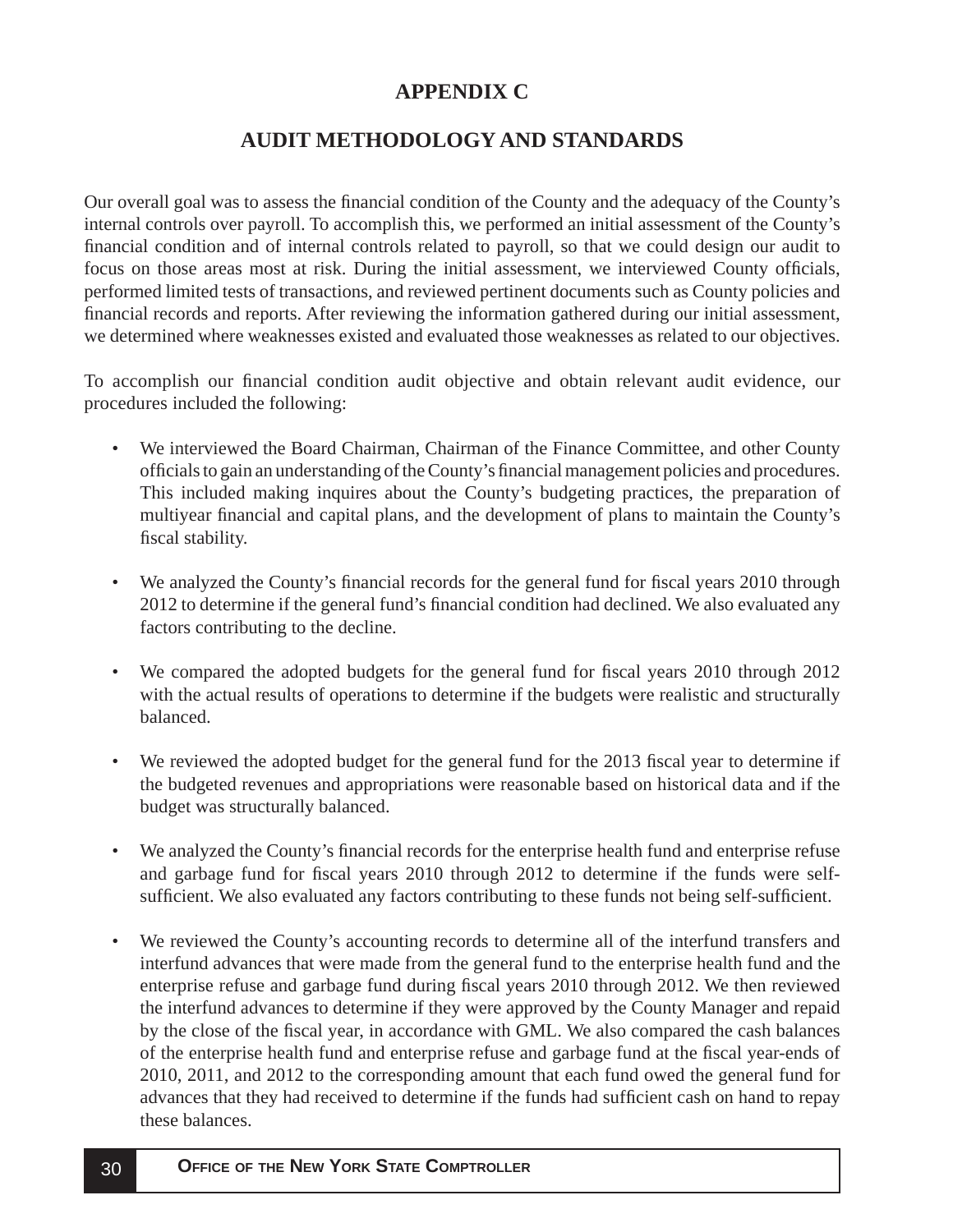• We reviewed the adopted budgets for the enterprise health fund and enterprise refuse and garbage fund for the 2013 fiscal year to determine if the funds would be self-sufficient or would require subsidies from the general fund.

To accomplish our payroll audit objective and obtain relevant audit evidence, our procedures included the following:

- We interviewed County officials and employees and reviewed the County's policy manual, collective bargaining agreement, Board resolutions, and various financial records and reports to gain an understanding of the internal controls over the processing of payroll and maintenance of leave accruals and any associated effects of deficiencies in those controls.
- We reviewed a random sample of five payroll journals during our audit period to determine whether they were certified by the Treasurer and Personnel Officer.
- We reviewed a sample of 25 employees to verify that data entered into the payroll system agreed with input documents, pay rates agreed with Board resolutions and/or the County's collective bargaining agreement, and gross pay was calculated correctly for four pay periods during the 2012 fiscal year.
- We reviewed a sample of 25 employees' leave accrual records to verify that leave accrual amounts entered into the time sheet system agreed with input documents for four payroll periods during the 2012 fiscal year and to verify that leave time credited and carried over to the 2012 and 2013 fiscal years agreed with Board resolutions and/or the County's collective bargaining agreement.
- We reviewed a report that was generated from the Essex County time sheet system listing all employees with negative leave accrual balances as of the 2012 fiscal year-end to verify if employees who had exhausted their leave accrual balances were docked pay in a timely manner.
- We compared a random sample of 10 Sheriff's Department employees' leave accrual balances that were maintained by the Personnel Office with the leave accrual balances that were maintained by the Sheriff's Department as of January 1, 2013, to determine the extent to which the balances were not in agreement. We used a computerized random number generator to select these 10 Sheriff's Department employees from a report that was generated from the payroll system that listed all employees within the department.
- We interviewed County officials and employees, reviewed user access reports for the payroll system, and physically inspected employees' computer screens to determine which employees had access to the payroll system, each employee's access rights, and whether the employees had access to functions that were not required for them to fulfill their day-to-day job duties.
- We traced the names of a random sample of 20 individuals who received payroll payments during the 2012 fiscal year to personnel files to determine if they were legitimate employees.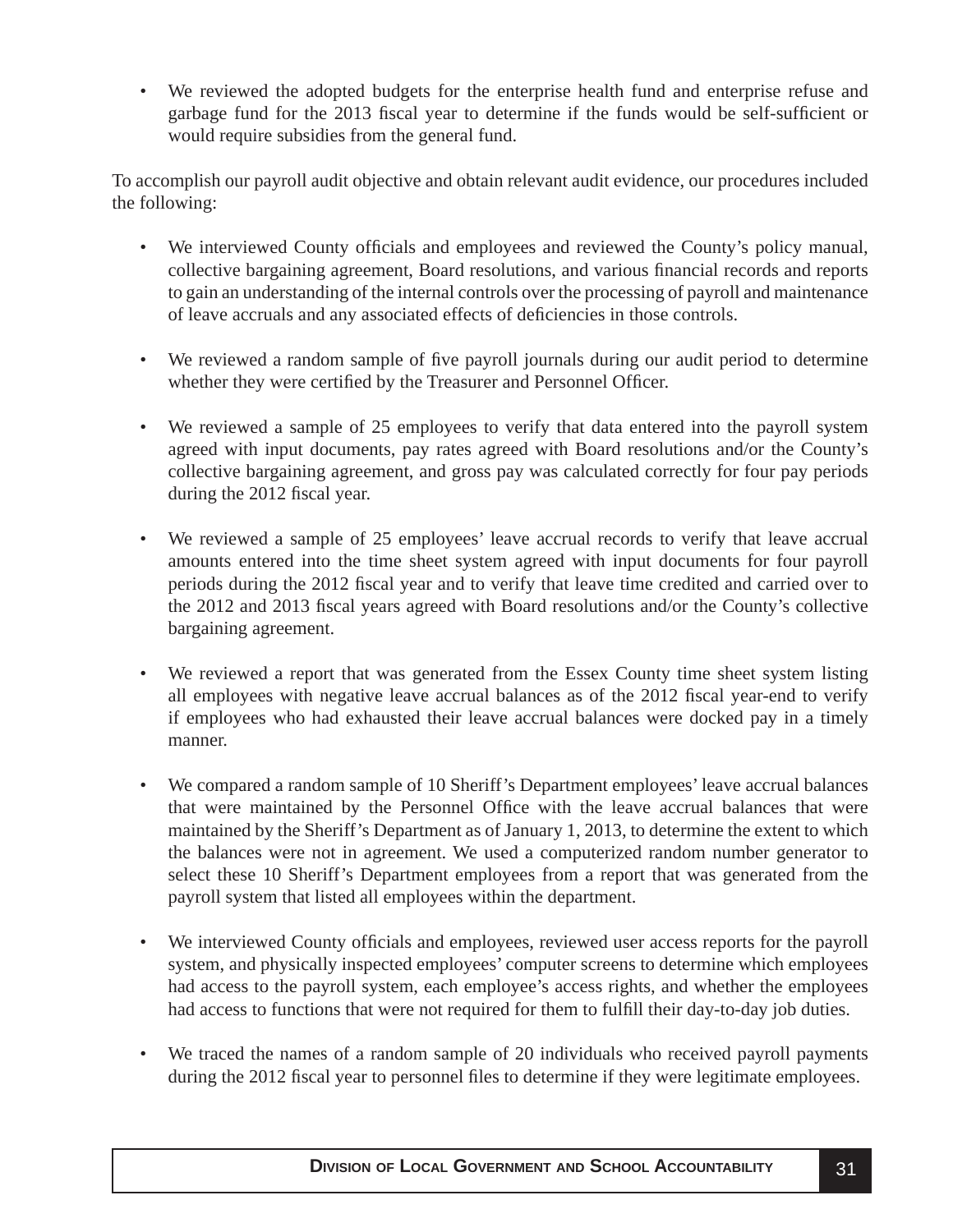- We reviewed a sample of 20 pay rate changes made in the payroll system during the 2012 fiscal year to verify that pay rate changes were supported and in agreement with Board resolutions and/or the County's collective bargaining agreement. We selected these 20 pay rate changes by selecting them from the time period February 2012 to December 2012 to satisfy the total sample amount. We selected the individual pay rates changes as they occurred by time period (February to December) and not due to any other criteria.
- We reviewed a sample of 10 withholdings and deduction changes made in the payroll system during the 2012 fiscal year to verify that withholdings and deduction changes were in agreement with supporting documentation and for an appropriate purpose. We selected these 10 withholdings and deduction changes by selecting them from the time period February 2012 to December 2012 to satisfy the total sample amount. We selected the individual withholdings and deduction changes as they occurred by time period (February to December) and not due to any other criteria.
- We interviewed County officials and employees, reviewed user access reports for the Essex County time sheet system, and physically inspected and observed transactions in the computer system.
- We reviewed a sample of 25 leave accrual transaction modifications made during our audit period to verify that they were for appropriate purposes. Our sample was selected by first having the senior computer program analyst from the County's IT Department generate a change report from the system indicating all of the modifications that were made during our audit period by employees with administrative rights to the system. Our sample consisted of selecting one modification that was made by the personnel clerk in the Personnel Office during each of the 13 months during our audit period and selecting one modification that was made by the information systems coordinator from the County's IT Department during 12 of the 13 months during our audit period.
- We reviewed a change report indicating all of the modifications that were made by department heads to their own leave accrual transactions during our audit period.

We conducted this performance audit in accordance with generally accepted government auditing standards (GAGAS). Those standards require that we plan and perform the audit to obtain sufficient, appropriate evidence to provide a reasonable basis for our findings and conclusions based on our audit objectives. We believe that the evidence obtained provides a reasonable basis for our findings and conclusions based on our audit objective.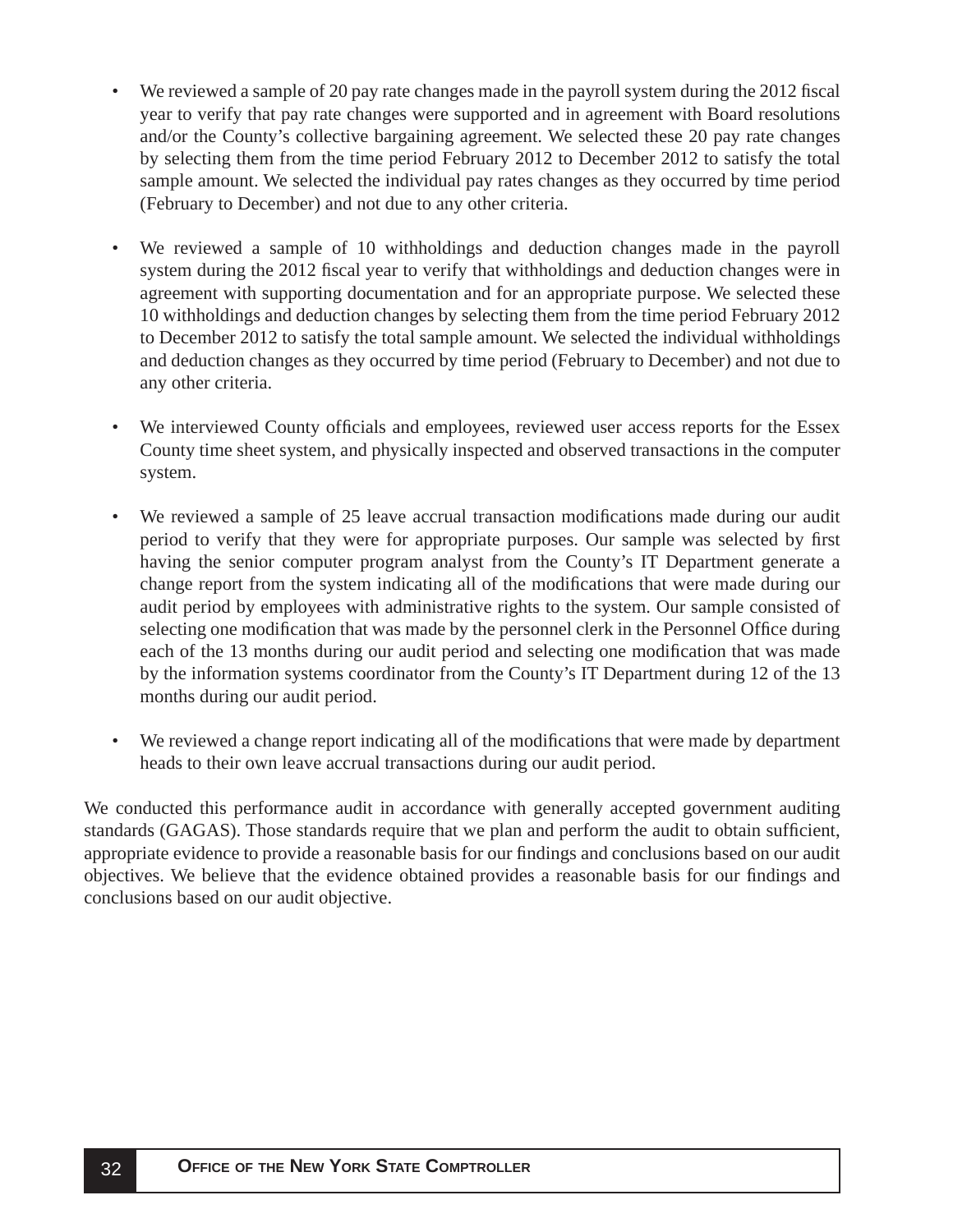## **APPENDIX D**

# **HOW TO OBTAIN ADDITIONAL COPIES OF THE REPORT**

<span id="page-33-0"></span>To obtain copies of this report, write or visit our web page:

Office of the State Comptroller Public Information Office 110 State Street, 15th Floor Albany, New York 12236 (518) 474-4015 http://www.osc.state.ny.us/localgov/